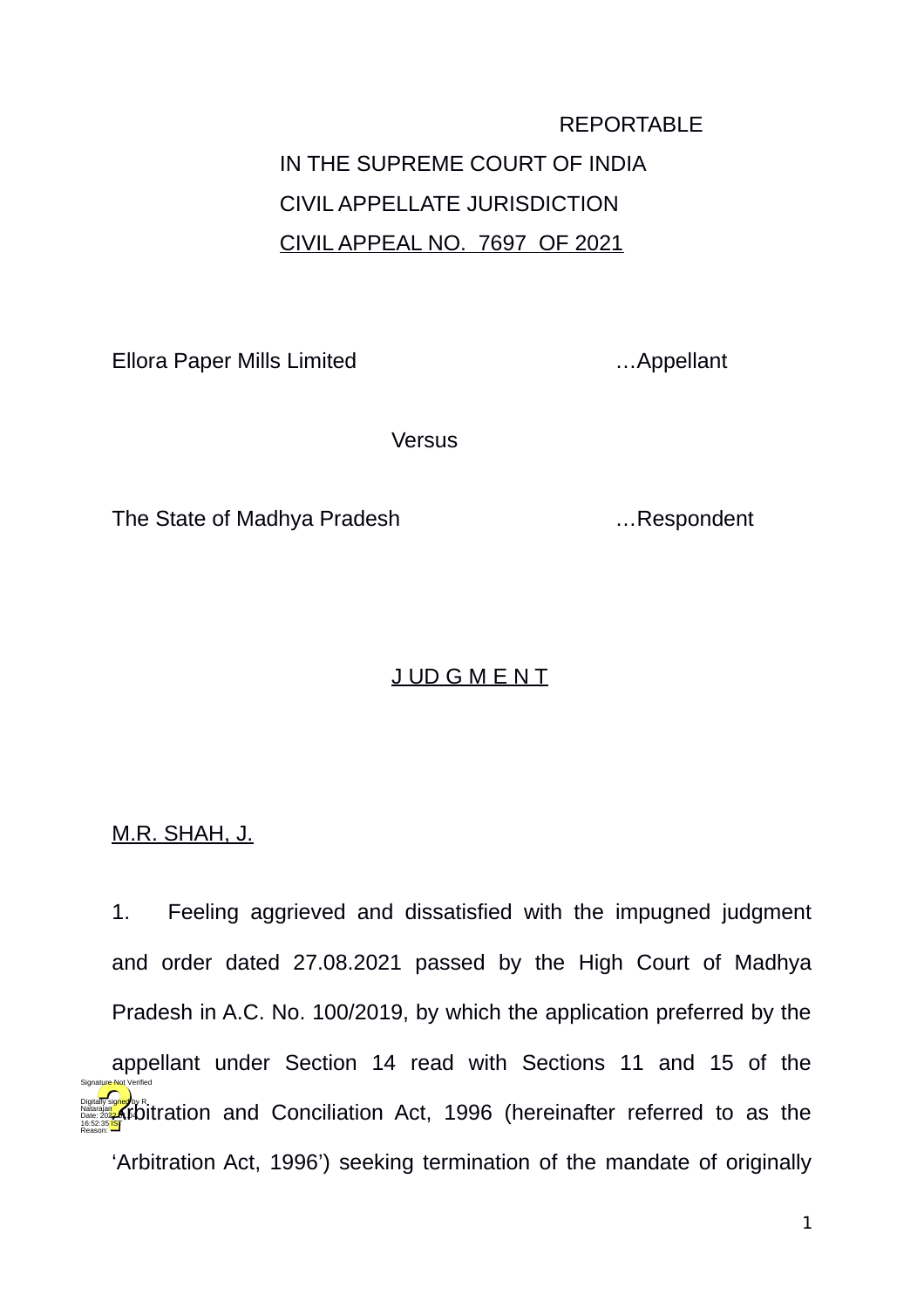constituted Arbitral Tribunal and to appoint a new arbitrator has been dismissed, the original applicant before the High Court has preferred the present appeal.

2. That the respondent herein issued a tender for supply of the cream wove paper and duplicating paper for the year 1993-94. The appellant herein participated in the said tender process and was awarded the contract vide supply order dated 22.09.1993. A dispute arose between the appellant and the respondent. According to the appellant herein, though it supplied 420 MT of cream wove paper and 238 MT of duplicating paper to the respondent, the latter not only did not make the payment of 90% of the amount as per the terms of the contract, but also rejected some consignments without any justification, causing loss to it. The respondent herein vide letter dated 15.11.1993 informed the appellant that the paper supplied by it did not conform to the specification and therefore could not be utilized.

2.1 Thereafter, the appellant herein filed a civil suit in the year 1994 seeking the relief of permanent injunction against the respondent in the Civil Court at Bhopal seeking to restrain it from awarding the supply order to a third party. The respondent, in the meantime, awarded the contract to the third party for the remaining supply. Therefore, the aforesaid civil suit became infructuous.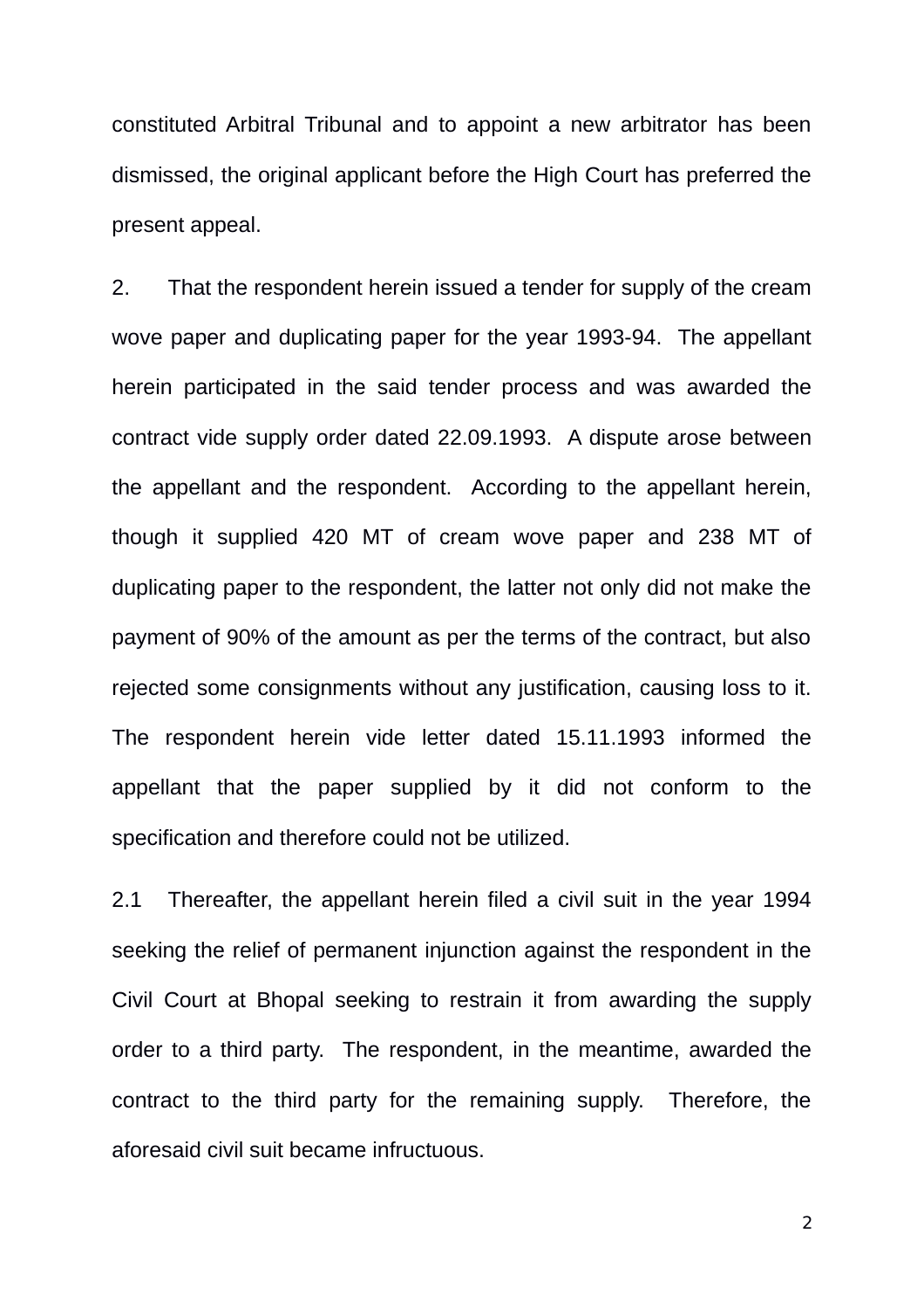2.2 The appellant thereafter filed another suit seeking recovery of an amount of Rs.95,32,103/- bearing Civil Suit No. 2-B/1998 before the Civil Court at Bhopal. In the said suit, the respondent preferred an application under Section 8 of the Arbitration Act, 1996 seeking stay of the proceedings on the ground that there exists an arbitration clause in the agreement between the parties. The Civil Court rejected the said application vide order dated 27.02.1999. The respondent filed revision petition No. 1117/1999 before the High Court which came to be allowed by the High Court vide order dated 03.05.2000. The High Court referred the parties to arbitration by the Stationery Purchase Committee comprising of the officers of the respondent.

2.3 Against the order passed by the High Court allowing the revision petition and referring the parties to the arbitration, the appellant herein filed a special leave petition bearing S.L.P.(Civil) No. 13914/2000 before this Court. The same came to be dismissed as withdrawn vide order dated 28.09.2000.

2.4 The Arbitral Tribunal was constituted called as "Stationery Purchase Committee" comprising the officers of the respondent. The appellant filed its objections to the constitution of the Arbitral Tribunal/Stationery Purchase Committee on 12.09.2000. The appellant herein also challenged its jurisdiction by filing an application under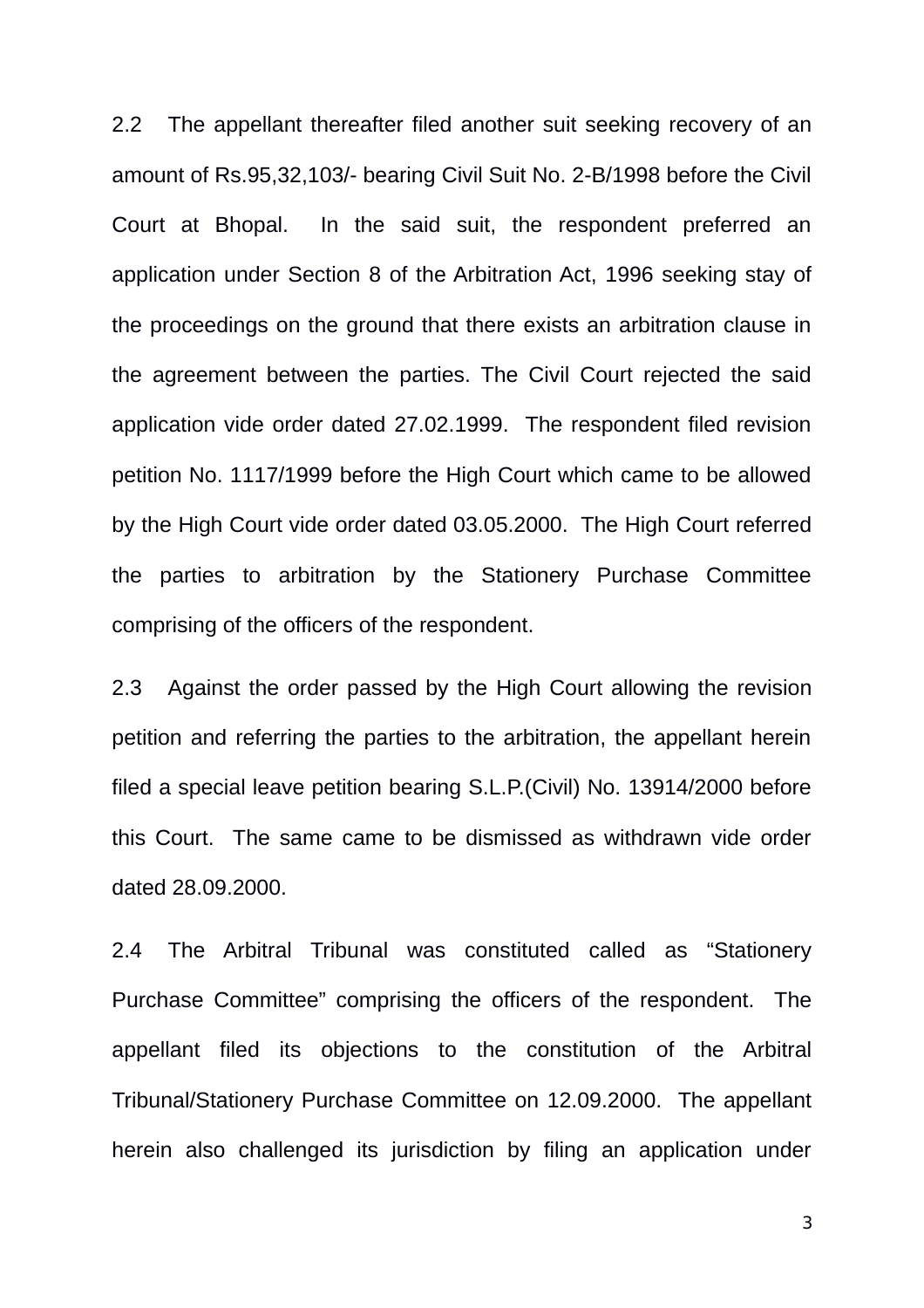Section 13 of the Arbitration Act, 1996. The Arbitral Tribunal vide order dated 2.2.2001 rejected the said application. Aggrieved thereby, the appellant herein filed a writ petition before the High Court being Writ Petition No. 1824/2001 which came to be dismissed vide order dated 24.01.2017 with liberty to the appellant to raise objections before the appropriate forum.

2.5 Subsequently, the appellant filed the present application before the High Court being AC No. 100/2019 under Section 14 read with Sections 11 & 15 of the Arbitration Act, 1996 seeking termination of the mandate of originally constituted Arbitral Tribunal – Stationery Purchase Committee comprising of officers of the respondent and for appointment of a new arbitrator. Before the High Court, the appellant herein heavily relied upon Section 12(5) of the Arbitration Act, 1996. Relying upon the decision of this Court in the case of *TRF Limited v. Energo Engineering Projects Limited, reported in (2017) 8 SCC 377*, it was submitted on behalf of the appellant that all the five officers constituting the Stationery Purchase Committee, being the employees of the respondent had rendered themselves ineligible to continue as arbitrators. It was submitted that since they had become ineligible to continue as arbitrators, they also could not appoint another person as arbitrator. It was also contended that the original members of the Arbitral Tribunal,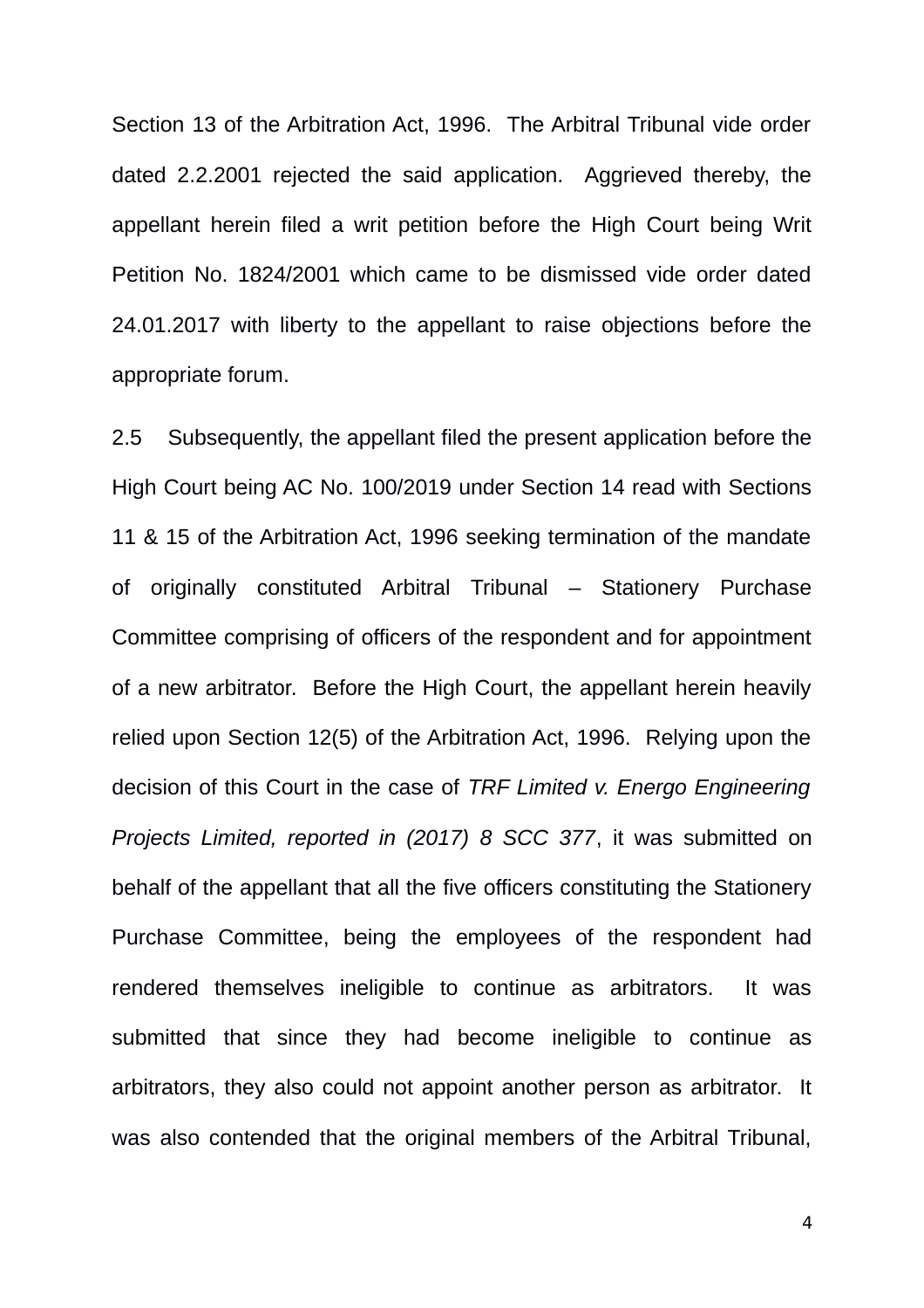who initiated the proceedings had since ceased to hold their respective offices, in any case, a new Arbitral Tribunal had to be constituted and therefore an impartial and independent arbitrator was required to be appointed in terms of Section 11 of the Arbitration Act, 1996.

2.6 However, after referring to and considering the decisions of this Court in the cases of *Aravali Power Co. Power Ltd. v. Era Infra Engineering, reported in (2017) 15 SCC 32; Indian Oil Corporation Ltd. v. Raja Transport Pvt. Ltd., reported in (2009) 8 SCC 520; ACE Pipeline Contracts (P) Ltd. v. Bharat Petroleum Corpn. Ltd., reported in (2007) 5 SCC 304; Union of India v. M.P. Gupta, reported in (2004) 10 SCC 504; Union of India v. Parmar Construction Company, reported in (2019) 15 SCC 682; Union of India v. Pradeep Vinod Construction Company, reported in (2020) 2 SCC 464; and S.P. Singla Constructions Pvt. Ltd. v. State of Himachal Pradesh, reported in (2019) 2 SCC 488*, the High Court has not agreed with the submission(s) on behalf of the appellant. Referring to the aforesaid decisions of this Court, it is observed and held by the High Court that the Amendment Act, 2015 shall be made effective w.e.f. 23.10.2015 and cannot have retrospective operation in the arbitration proceedings already commenced unless the parties otherwise agree and therefore when in the present case the Arbitral Tribunal was constituted much prior to the Amendment Act, 2015 and the Arbitral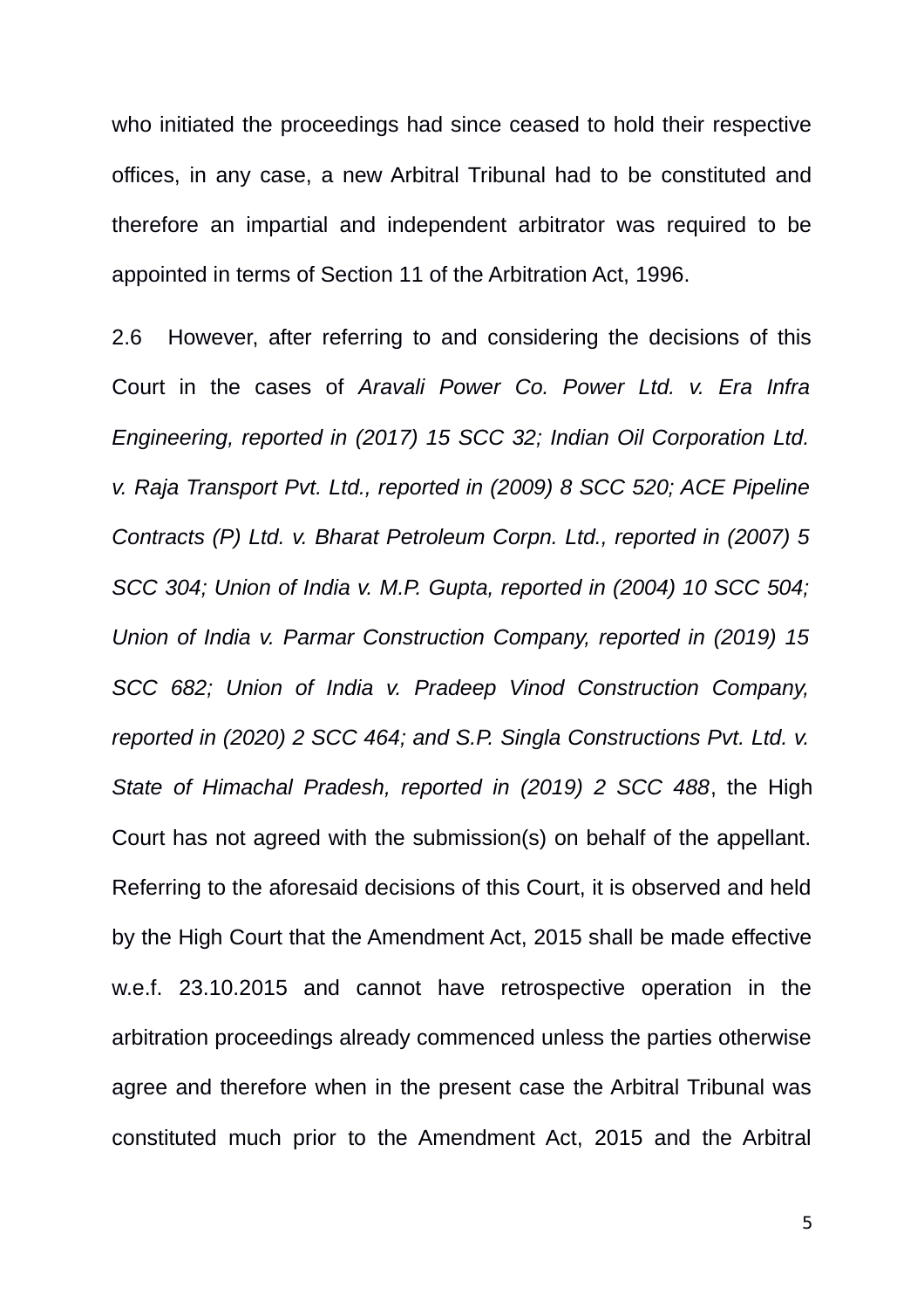Tribunal commenced its proceedings, the Amendment Act, 2015 – Section 12(5) of the Arbitration Act, 2016 shall not be applicable. Observing so, the High Court by the impugned judgment and order has dismissed the application filed by the appellant herein under Section 14 read with Sections 11 & 15 of the Arbitration Act, 1996 and has observed that it would be open for the appellant to participate in proceedings before the Arbitral Tribunal constituted by the respondent as Stationery Purchase Committee.

2.7 Feeling aggrieved and dissatisfied with the impugned judgment and order passed by the High Court, the original applicant before the High Court has preferred the present appeal.

3. Shri Sandeep Bajaj, learned Advocate appearing on behalf of the appellant has vehemently submitted that the impugned judgment and order passed by the High Court rejecting the application submitted by the appellant under Section 14 read with Sections 11 & 15 of the Arbitration Act, 1996 is just contrary to the recent decision of this Court in the case of *Jaipur Zila Dugdh Utpadak Sahkari Sangh Limited v. Ajay Sales & Suppliers, 2021 SCC OnLine SC 730*. It is submitted that as held by this Court in the aforesaid decision, in view of the mandate under sub-section (5) of Section 12 read with Seventh Schedule, the Arbitral Tribunal constituted in the present case – Stationery Purchase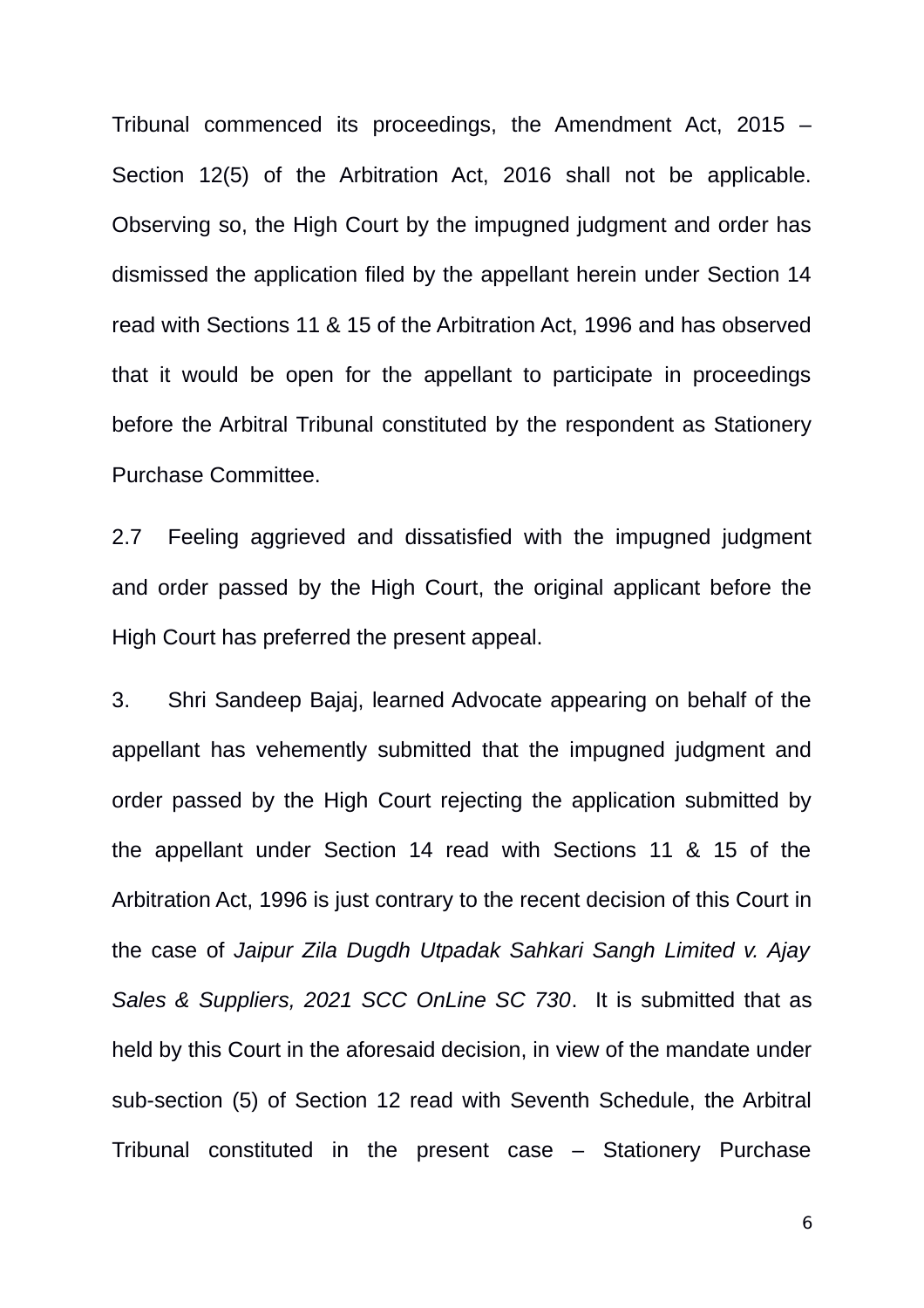Committee consisting of the officers of the respondent has lost its mandate. It is submitted that continuation of such Arbitral Tribunal would be frustrating the object and purpose of the Amendment Act, 2015, by which sub-section (5) to Section 12 read with Seventh Schedule was inserted. It is submitted that as held by this Court, Section 12 has been amended by Amendment Act, 2015 to provide for 'neutrality of arbitrators' and in order to achieve this, sub-section (5) to Section 12 provides that notwithstanding any prior agreement to the contrary, any person whose relationship with the parties or counsel or the subject matter of the dispute falls under any of the categories specified in the Seventh Schedule, he shall be ineligible to be appointed as an arbitrator.

3.1 It is submitted that in the aforesaid decision, this Court negatived the submission that once the contractor participated in the arbitration proceedings before the Arbitral Tribunal by filing a statement of claim, thereafter it would not be open for him to approach the Court invoking sub-section (5) to Section 12 and pray for appointment of a fresh Arbitral Tribunal. It is submitted that unless and until there is an express agreement in writing to continue with the arbitration proceedings by the earlier Arbitral Tribunal, such an application to terminate the mandate of the earlier Arbitral Tribunal and to appoint a fresh arbitrator would be maintainable.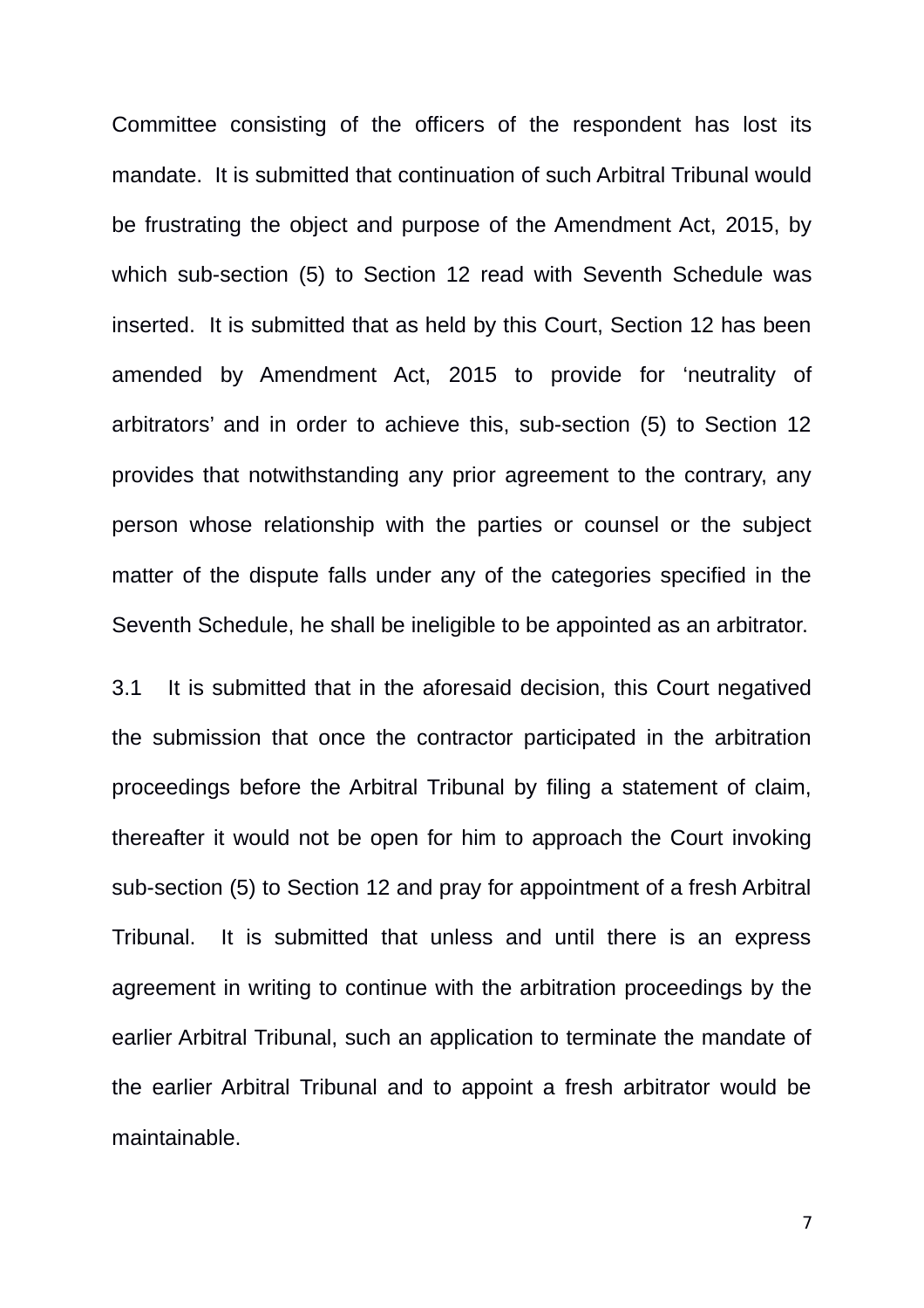3.2 It is further submitted by the learned counsel appearing on behalf of the appellant that in the present case, as such, the High Court has committed a grave error in observing and holding that the arbitration proceedings before the Stationery Purchase Committee – Arbitral Tribunal had commenced and that the appellant had participated. It is urged that in the present case, the Stationery Purchase Committee – arbitral Tribunal did not commence the arbitration proceedings in view of the stay granted by the High Court in Writ Petition No. 1824/2001, which was operative from 4.5.2001 to 24.01.2017. It is submitted that in fact the earlier incumbents of the Stationery Purchase Committee – Arbitral Tribunal retired and no steps were taken to constitute a fresh Arbitral Tribunal. It is therefore contended, it cannot be said that any further steps were taken by the earlier Arbitral Tribunal in the arbitration proceedings. It is submitted that in any case in view of the mandate under Section 12(5) read with Seventh Schedule, the members of the earlier Arbitral Tribunal have lost their mandate and are ineligible to continue as members of the Arbitral Tribunal and therefore a fresh Arbitral Tribunal is to be constituted.

4. While opposing the present appeal, Shri Nachiketa Joshi, learned Advocate appearing on behalf of the respondent-State has vehemently submitted that in the facts and circumstances of the case and more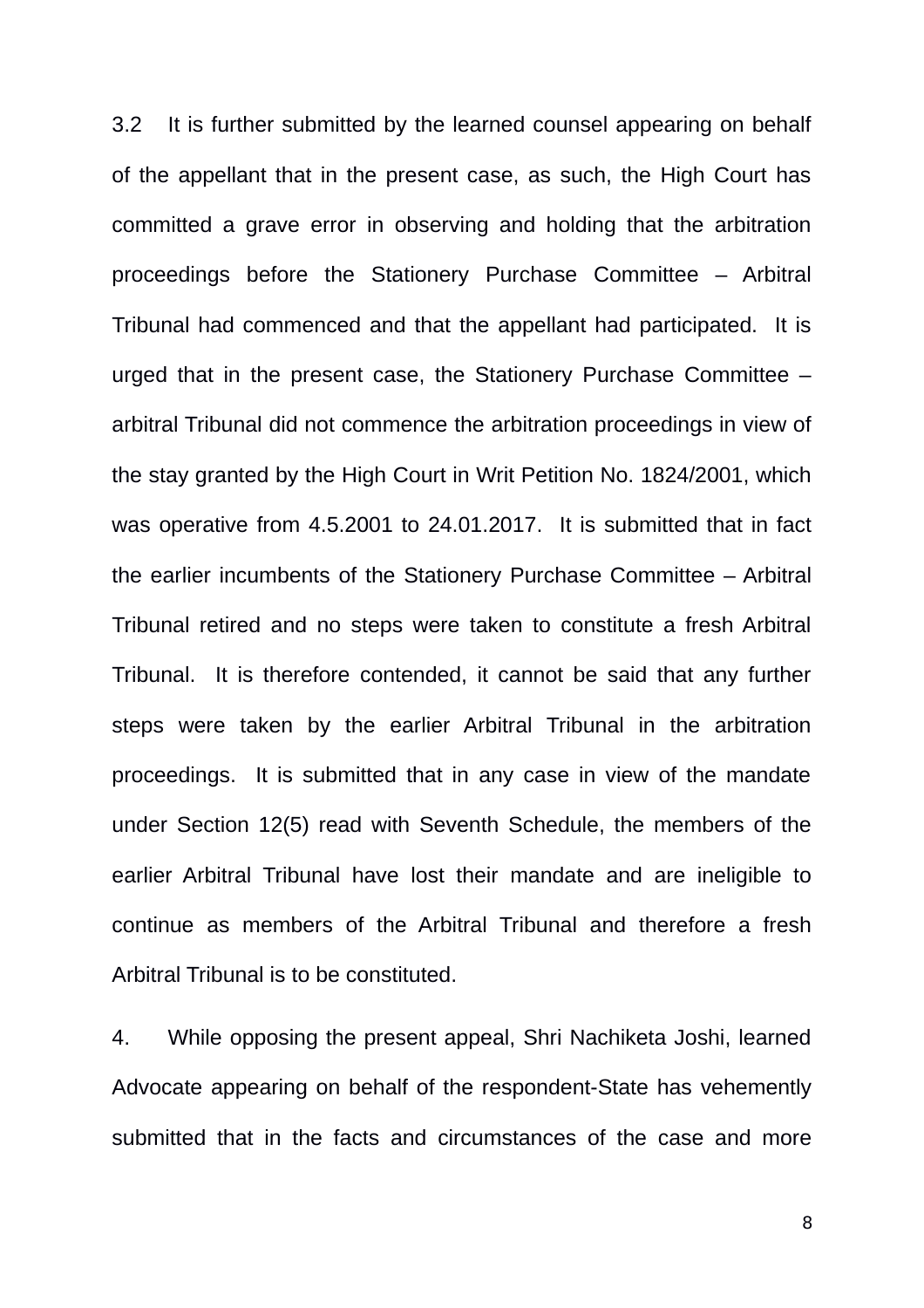particularly when the Arbitral Tribunal as per the agreement entered into between the parties was constituted in the year 2000, the High Court has rightly refused to appoint a fresh Arbitral Tribunal by holding that Section 12(5) read with Seventh Schedule which has been inserted in the statute by Amendment Act, 2015 w.e.f. 23.10.2015 shall not be applicable retrospectively.

4.1 It is submitted that in the present case, on one ground or the other, and by initiating the proceedings one after another, the appellant did not permit the earlier Arbitral Tribunal to proceed further with the arbitration proceedings.

4.2 It is urged that the impugned judgment and order passed by the High Court is a well-reasoned order after considering catena of decisions of this Court referred to in the impugned order and therefore the same may not be interfered with by this Court.

4.3 Learned counsel appearing on behalf of the respondent has also submitted that in the facts and circumstances of the case, the decision of this Court in the case of *Jaipur Zila Dugdh Utpadak Sahkari Sangh Limited (supra)* is not applicable. It is submitted that in the said case, the arbitrator was appointed after amendment of the Arbitration Act, 2015. However, in the present case, the arbitrator was appointed approximately 20 years prior thereto and thereafter the arbitration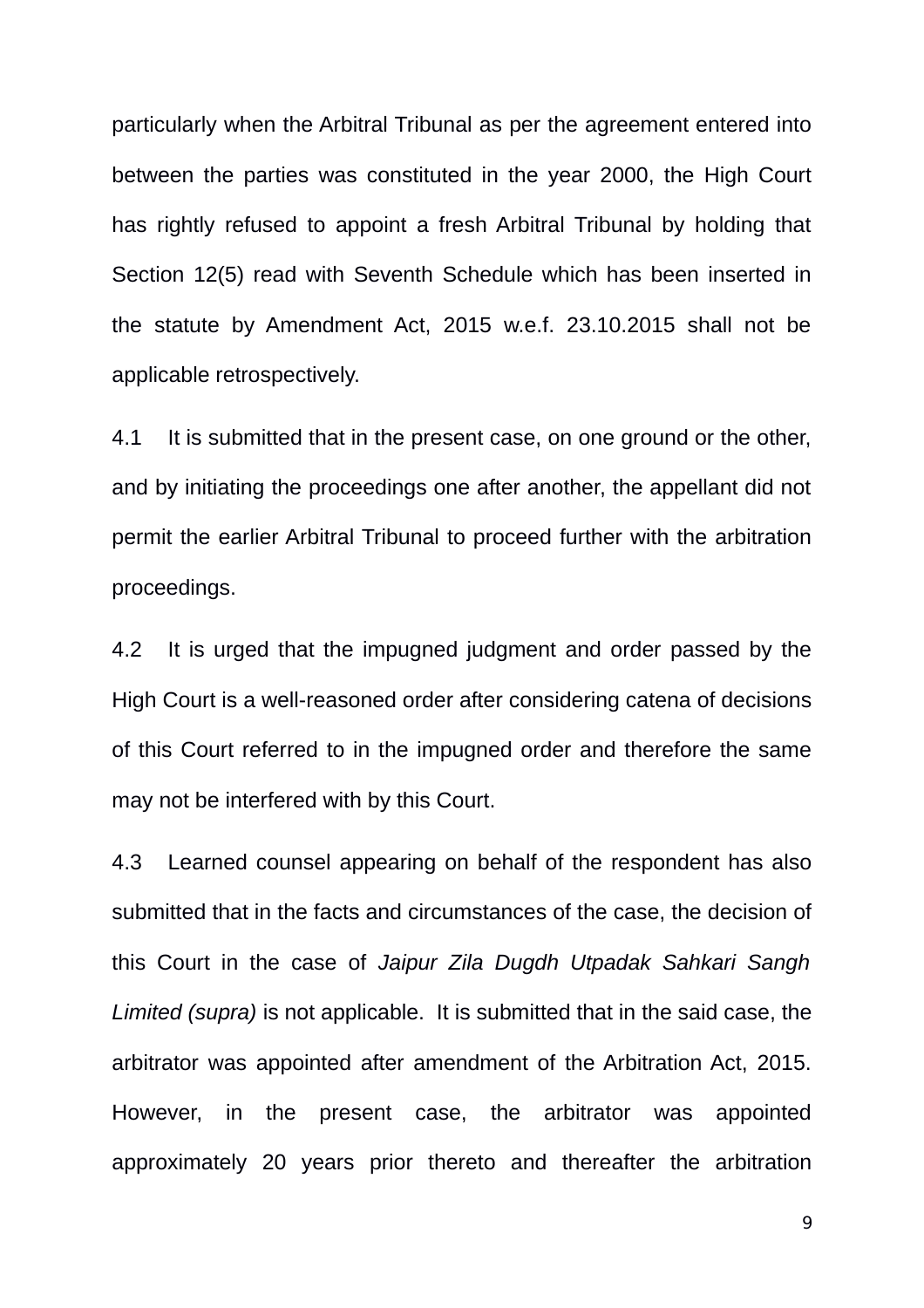proceedings commenced and even the appellant also participated. It is therefore contended that the amended Section 12(5) of the Arbitration Act which is brought in the statute by way of amendment in 2015 shall not be applicable retrospectively. It is submitted that Section 12(5) of the Arbitration Act shall have to be made applicable prospectively.

5. We have heard the learned counsel for the respective parties at length. Having heard learned counsel for the respective parties and on considering the impugned judgment and order passed by the High Court, the short question which is posed for consideration of this Court is, whether, the Stationery Purchase Committee – Arbitral Tribunal consisting of the officers of the respondent has lost the mandate, considering Section 12(5) read with Seventh Schedule of the Arbitration Act, 1996. If the answer is in the affirmative, in that case, whether a fresh arbitrator has to be appointed as per the Arbitration Act, 1996?

6. It is not in dispute that the High Court earlier constituted the Arbitral Tribunal of Stationery Purchase Committee comprising of officers of the respondent, viz, Additional Secretary, Department of Revenue as President and (i) Deputy Secretary, Department of Revenue, (ii) Deputy Secretary, General Administration Department, (iii) Deputy Secretary, Department of Finance, (iv) Deputy Secretary/Under Secretary, General Administration Department and (v) Senior Deputy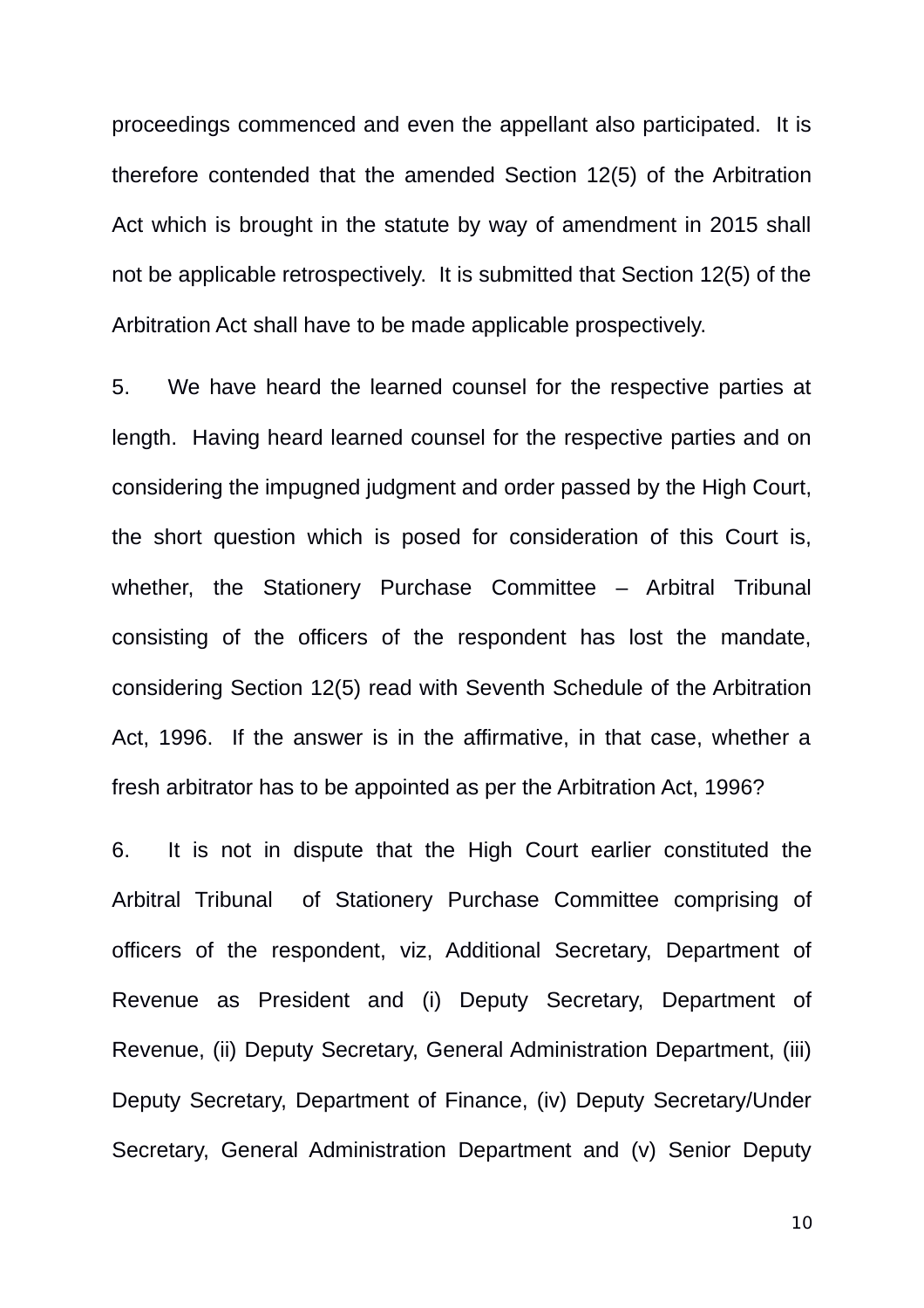Controller of Head Office, Printing as Members. It may be true that the earlier Arbitral Tribunal – Stationery Purchase Committee was constituted as per the agreement entered into between the parties. It is also true that initially the said Arbitral Tribunal was constituted by the High Court in the year 2001, however, thereafter Stationery Purchase Committee – Arbitral Tribunal could not commence the arbitration proceedings in view of number of proceedings initiated by the appellant. There was a stay granted by the High Court from 4.5.2001 to 24.01.2017 and thereafter in the year 2019, the present application was preferred before the High Court invoking Section 14 read with Sections 11 & 15 of the Arbitration Act, 1996 seeking termination of the mandate of the originally constituted Arbitral Tribunal and to appoint a new arbitrator. It has also come on record that in between, the officers who were members of the Stationery Purchase Committee – Arbitral Tribunal had retired. At this stage, we are not considering whether those persons could have been continued as members of the Stationery Purchase Committee – Arbitral or not. However, the fact remains that after the constitution of the Arbitral Tribunal in the year 2001, no further steps whatsoever have been taken in the arbitration proceedings and therefore technically it cannot be said that the arbitration proceedings by the Arbitral Tribunal – Stationery Purchase Committee has commenced.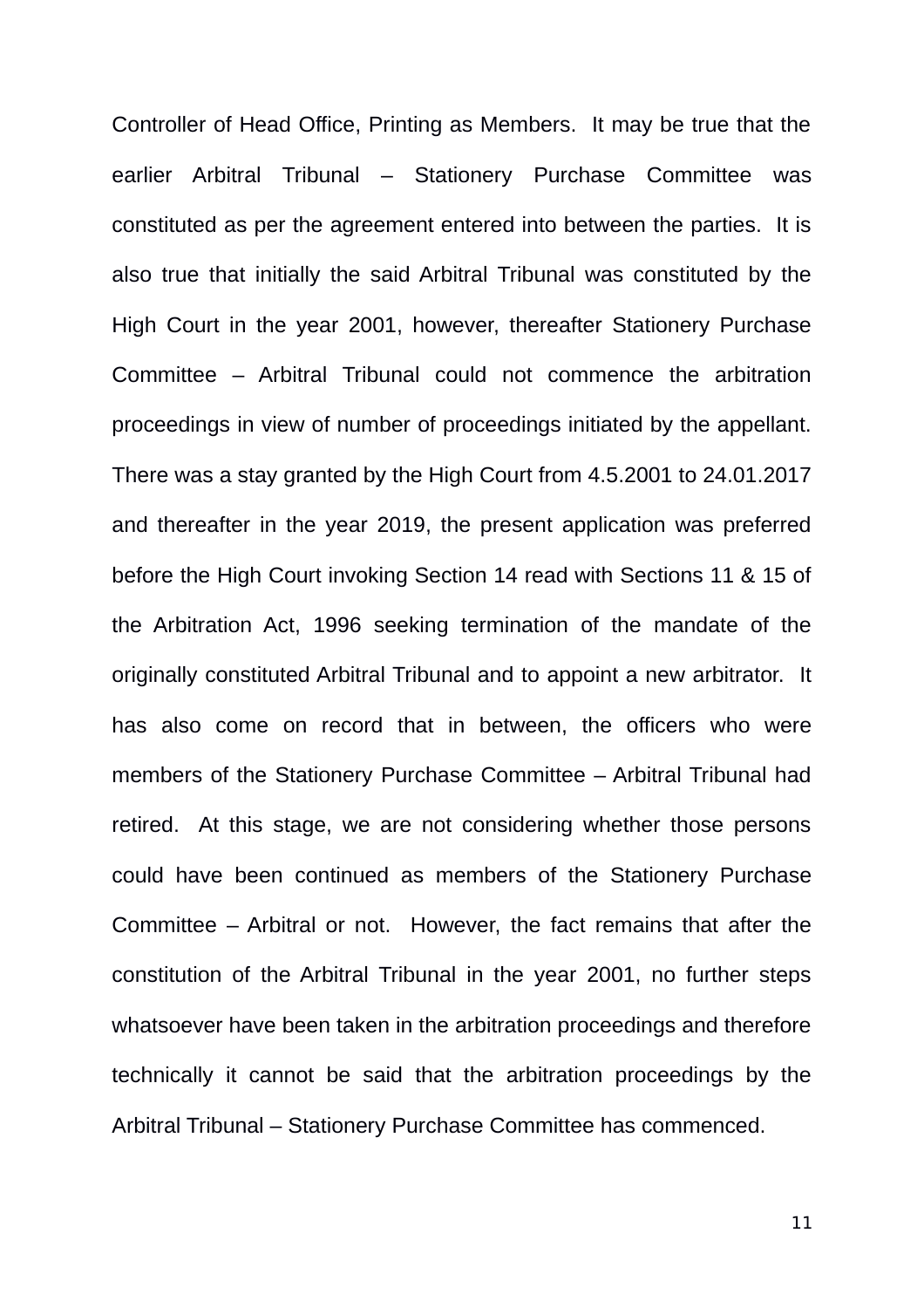7. As observed hereinabove, the Arbitral Tribunal – Stationery Purchase Committee consisted of officers of the respondent-State. Therefore, as per Amendment Act, 2015 – Sub-section (5) of Section 12 read with Seventh Schedule, all of them have become ineligible to become arbitrators and to continue as arbitrators. Section 12 has been amended by Amendment Act, 2015 based on the recommendations of the Law Commission, which specifically dealt with the issue of "neutrality of arbitrators". To achieve the main purpose for amending the provision, namely, to provide for "neutrality of arbitrators", sub-section (5) of Section 12 lays down that notwithstanding any prior agreement to the contrary, any person whose relationship with the parties or counsel or the subject matter of the dispute falls under any of the categories specified in the Seventh Schedule, he shall be ineligible to be appointed as an arbitrator. In such an eventuality, i.e., when the arbitration clause is found to be foul with the amended provision, the appointment of the arbitrator would be beyond the pale of the arbitration agreement, empowering the Court to appoint such an arbitrator as may be permissible. That would be the effect of the non obstante clause contained in sub-section (5) of Section 12 and the other party cannot insist upon the appointment of the arbitrator in terms of the arbitration agreement. It cannot be disputed that in the present case, the Stationery Purchase Committee -Arbitral Tribunal comprising of officers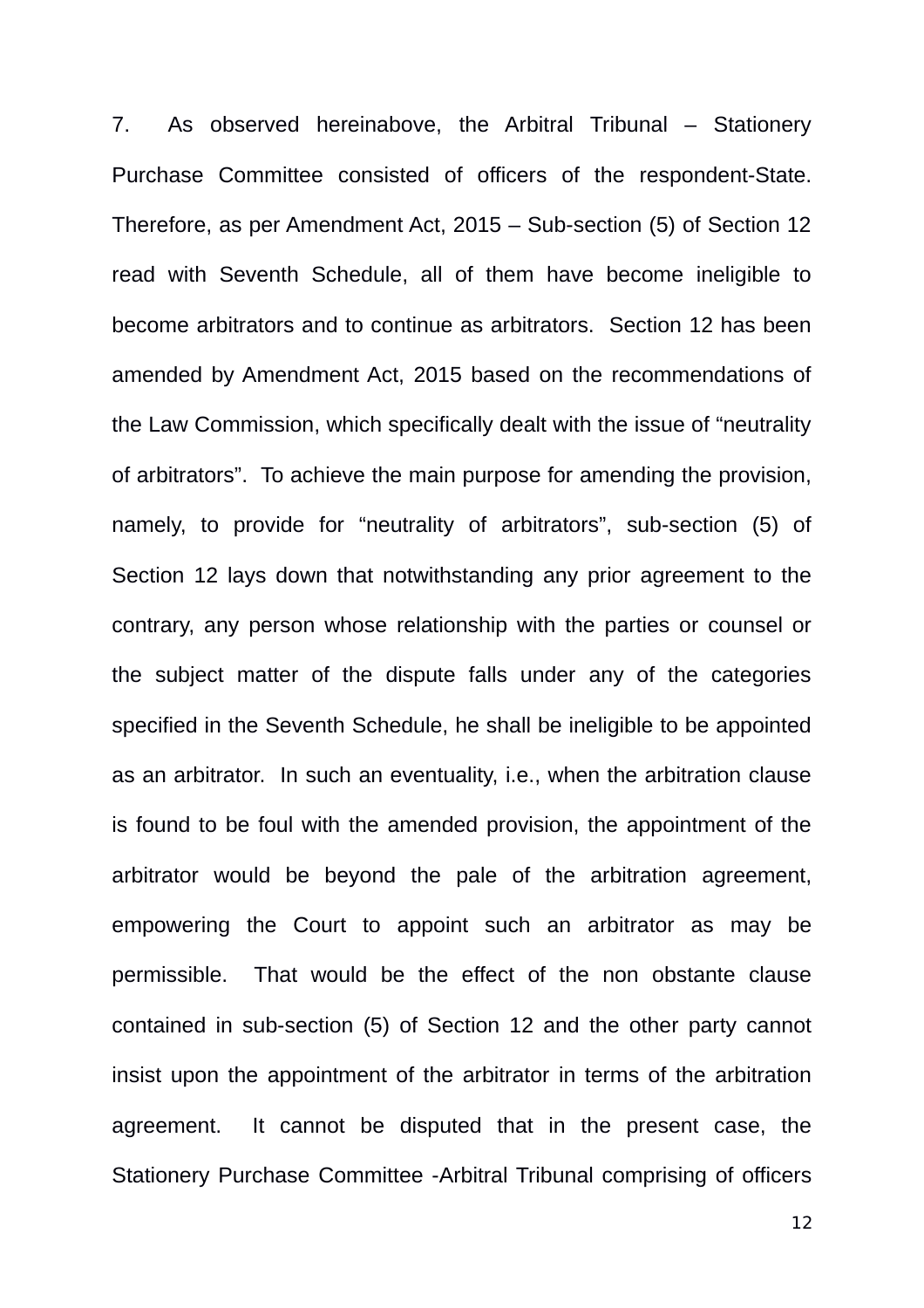of the respondent-State are all ineligible to become and/or to continue as arbitrators in view of the mandate of sub-section (5) of Section 12 read with Seventh Schedule. Therefore, by operation of law and by amending Section 12 and bringing on statute sub-section (5) of Section 12 read with Seventh Schedule, the earlier Arbitral Tribunal - Stationery Purchase Committee comprising of Additional Secretary, Department of Revenue as President and (i) Deputy Secretary, Department of Revenue, (ii) Deputy Secretary, General Administration Department, (iii) Deputy Secretary, Department of Finance, (iv) Deputy Secretary/Under Secretary, General Administration Department and (v) Senior Deputy Controller of Head Office, Printing as Members, has lost its mandate and such an Arbitral Tribunal cannot be permitted to continue and therefore a fresh arbitrator has to be appointed as per Arbitration Act, 1996.

8. An identical question came to be considered by this Court in the case of *Jaipur Zila Dugdh Utpadak Sahkari Sangh Limited (supra)*, and after considering the decisions of this Court in the case of *TRF (supra) and other decisions on the point*, in paragraphs 13, 14 and 15, it is observed and held as under:

**"13.** So far as the submission on behalf of the petitioners that the agreement was prior to the insertion of Sub-section (5) of Section 12 read with Seventh Schedule to the Act and therefore the disqualification under Sub-section (5) of Section 12 read with Seventh Schedule to the Act shall not be applicable and that once an arbitrator - Chairman started the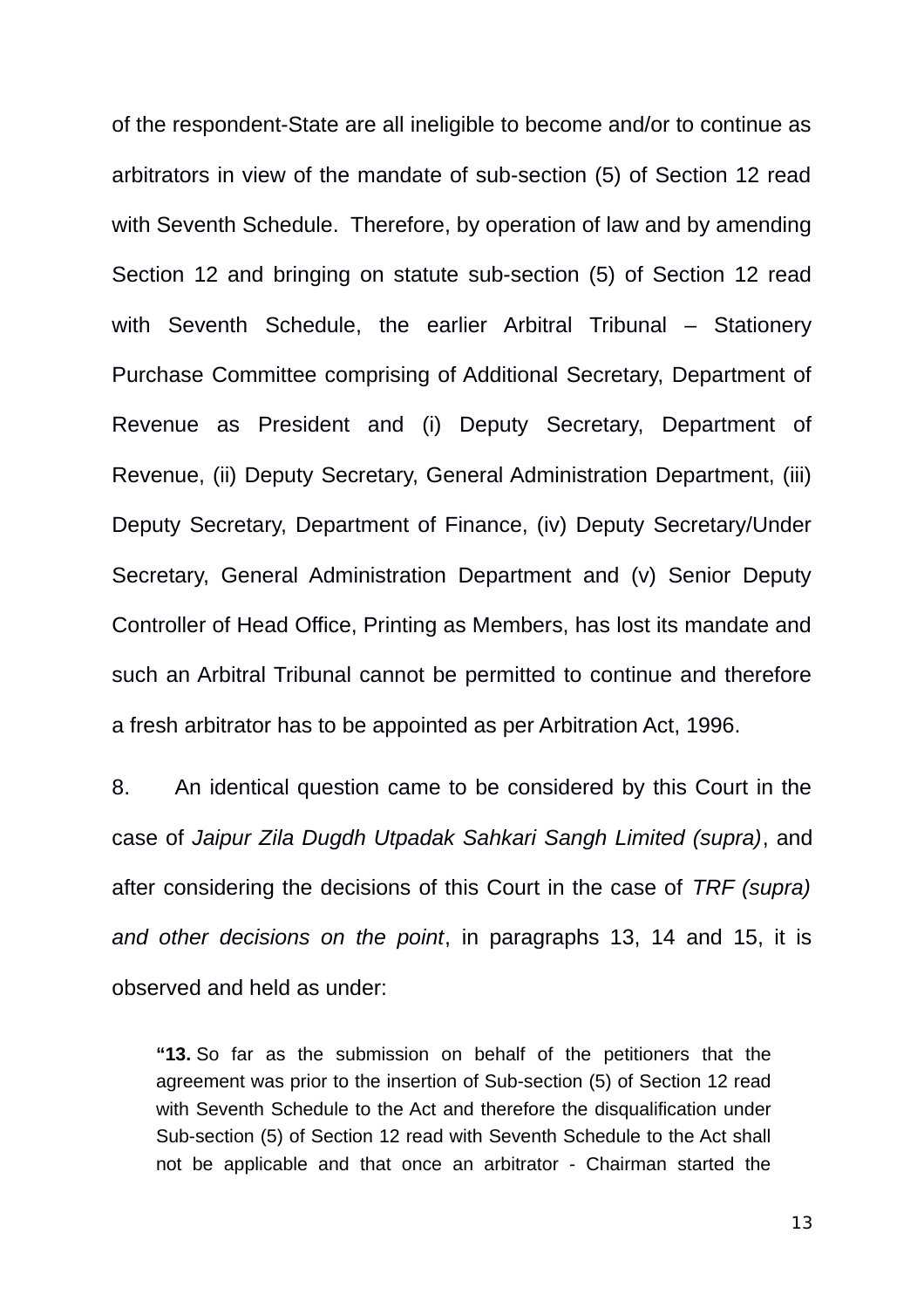arbitration proceedings thereafter the High Court is not justified in appointing an arbitrator are concerned the aforesaid has no substance and can to be accepted in view of the decision of this Court in *Trf Ltd.* v. *Energo Engineering Projects Ltd.*, (2017) 8 SCC 377; *Bharat Broadband Network Limited* v. *United Telecoms Limited*, (2019) 5 SCC 755; *Voestalpine Schienen GMBH* v. *Delhi Metro Rail Corporation Limited*, (2017) 4 SCC 665. In the aforesaid decisions this Court had an occasion to consider in detail the object and purpose of insertion of Subsection (5) of Section 12 read with Seventh Schedule to the Act. In the case of *Voestalpine Schienen GMBH* (Supra) it is observed and held by this Court that the main purpose for amending the provision was to provide for 'neutrality of arbitrators'. It is further observed that in order to achieve this, Sub-section (5) of Section 12 lays down that notwithstanding any prior agreement to the contrary, any person whose relationship with the parties or counsel or the subject-matter of the dispute falls under any of the categories specified in the Seventh Schedule, he shall be ineligible to be appointed as an arbitrator. It is further observed that in such an eventuality i.e. when the arbitration clause finds foul with the amended provisions (Sub-section (5) of Section 12 read with Seventh Schedule) the appointment of an arbitrator would be beyond pale of the arbitration agreement, empowering the court to appoint such arbitrator as may be permissible. It is further observed that, that would be the effect of non obstante clause contained in sub-section (5) of Section 12 and the other party cannot insist on appointment of the arbitrator in terms of the arbitration agreement.

**14.** It is further observed and held by this Court in the aforesaid decision that independence and impartiality of the arbitrator are the hallmarks of any arbitration proceedings. Rule against bias is one of the fundamental principles of natural justice which apply to all judicial and quasi-judicial proceedings. It is further observed that it is for this reason that notwithstanding the fact that relationship between the parties, to the arbitration and the arbitrators themselves are contractual in nature and the source of an arbitrator's appointment is deduced from the agreement entered into between the parties, notwithstanding the same nonindependence and non-impartiality of such arbitrator would render him ineligible to conduct the arbitration. It is further observed that the genesis behind this rational is that even when an arbitrator is appointed in terms of contract and by the parties to the contract, he is independent of the parties. In paragraphs 16 to 18 it is observed and held as under: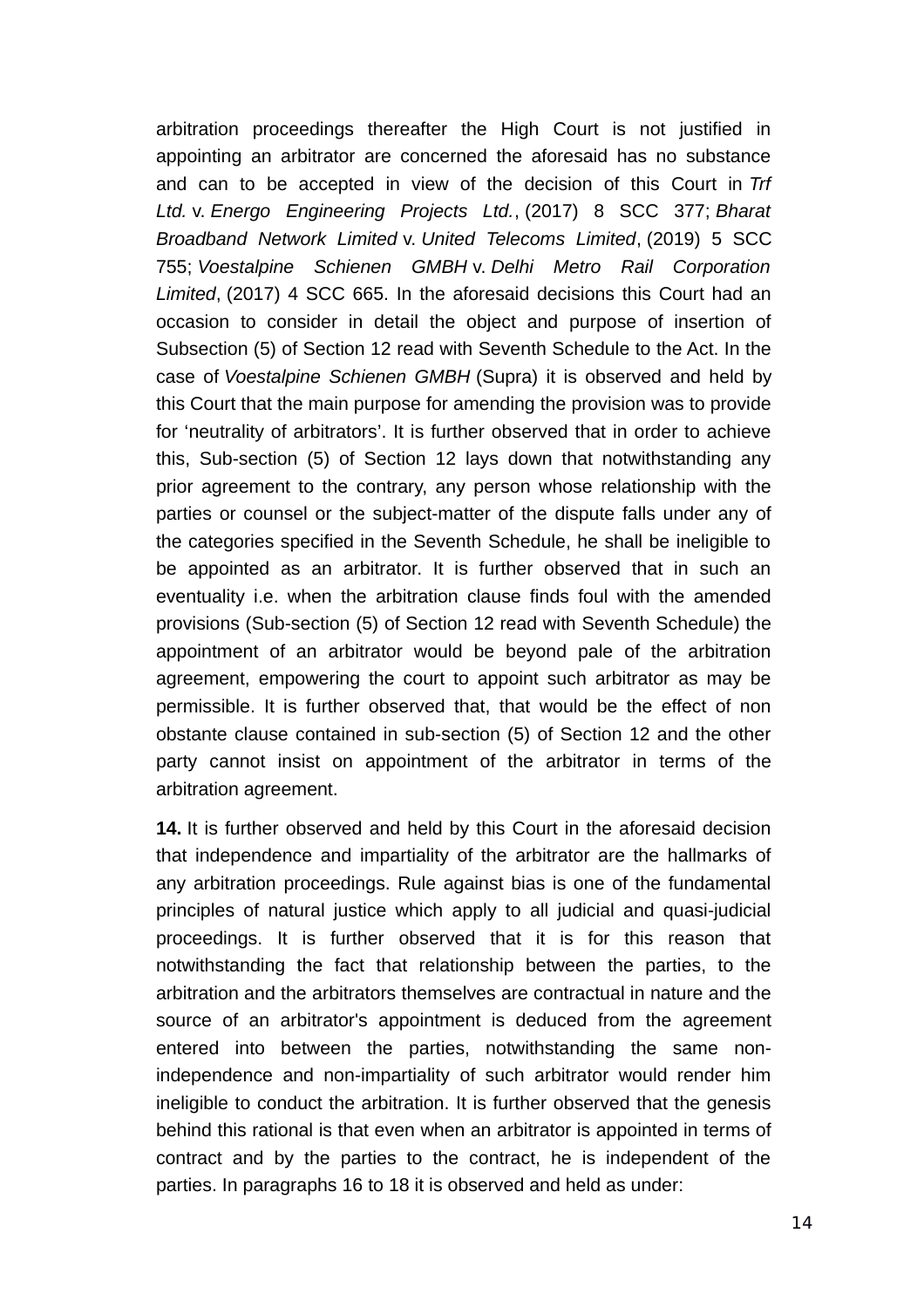**"16.** Apart from other amendments, Section 12 was also amended and the amended provision has already been reproduced above. This amendment is also based on the recommendation of the Law Commission which specifically dealt with the issue of 'neutrality of arbitrators' and a discussion in this behalf is contained in paras 53 to 60 and we would like to reproduce the entire discussion hereinbelow:

## **"NEUTRALITY OF ARBITRATORS**

53. It is universally accepted that any quasi-judicial process, including the arbitration process, must be in accordance with principles of natural justice. In the context of arbitration, neutrality of arbitrators, viz. their independence and impartiality, is critical to the entire process.

54. In the Act, the test for neutrality is set out in Section 12(3) which provides -

**'12.(3)** "An arbitrator may be challenged only if -

(a) circumstances exist that give rise to justifiable doubts as to his independence or impartiality…"

55. The Act does not lay down any other conditions to identify the "circumstances" which give rise to "justifiable doubts", and it is clear that there can be many such circumstances and situations. The test is not whether, given the circumstances, there is any actual bias for that is setting the bar too high; but, whether the circumstances in question give rise to any justifiable apprehensions of bias.

56. The limits of this provision has been tested in the Indian Supreme Court in the context of contracts with State entities naming particular persons/designations (associated with that entity) as a potential arbitrator. It appears to be settled by a series of decisions of the Supreme Court (See *Executive Engineer, Irrigation Division, Puri* v. *Gangaram Chhapolia*, (1984) 3 SCC 627; *Secretary to Government Transport Department, Madras* v. *Munusamy Mudaliar*, 1988 Supp SCC 651; *International Authority of India* v. *K.D. Bali*, (1988) 2 SCC 360; *S. Rajan* v. *State of Kerala*, (1992) 3 SCC 608; *Indian Drugs & Pharmaceuticals* v. *Indo-Swiss Synthetics Germ Manufacturing*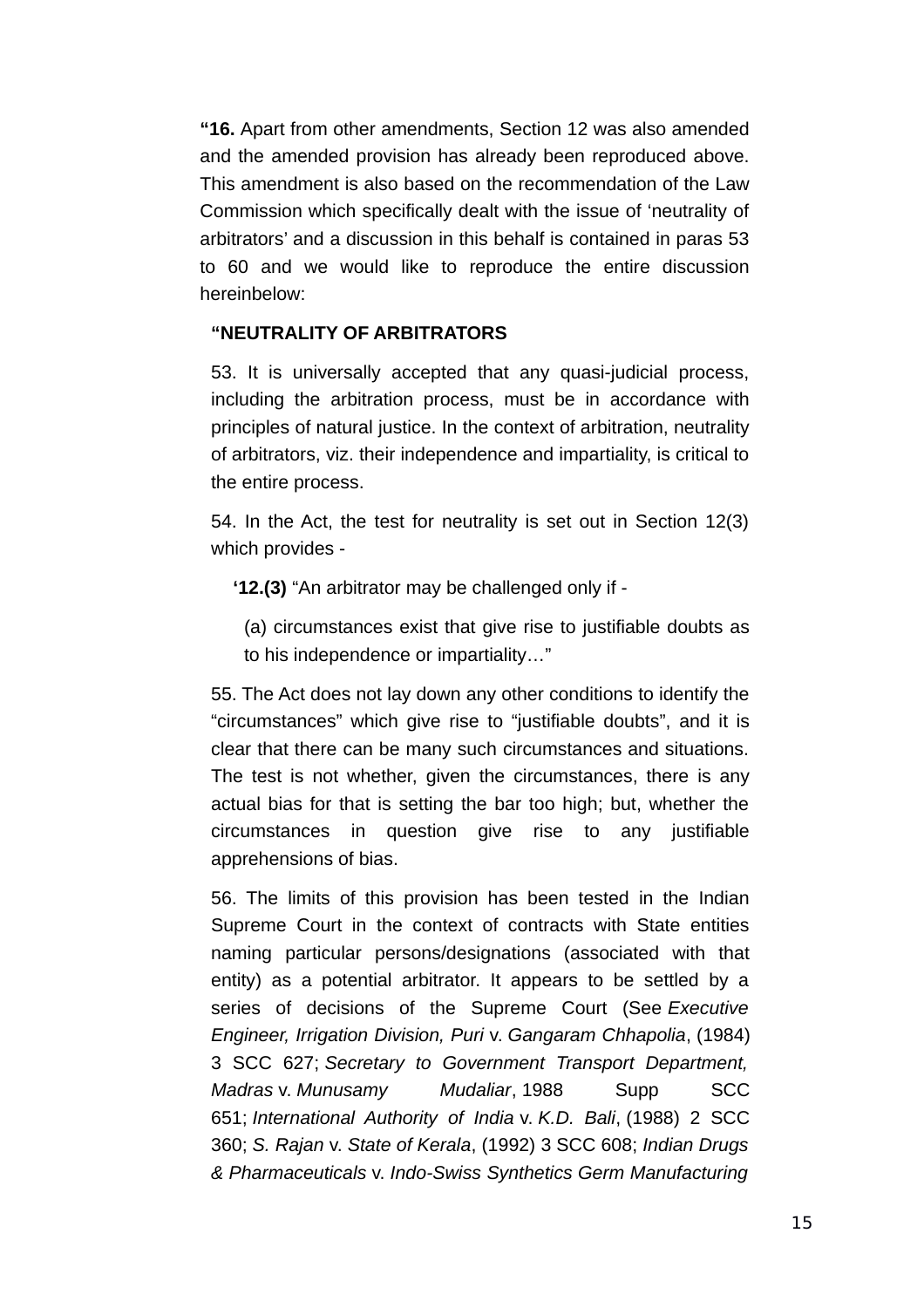*Co. Ltd.*, (1996) 1 SCC 54; *Union of India* v. *M.P. Gupta*, (2004) 10 SCC 504; *Ace Pipeline Contract Pvt. Ltd.* v. *Bharat Petroleum Corporation Ltd.*, (2007) 5 SCC 304) that arbitration agreements in government contracts which provide for arbitration by a serving employee of the department, are valid and enforceable. While the Supreme Court, in *Indian Oil Corp. Ltd.* v. *Raja Transport (P) Ltd.*, (2009) 8 SCC 520 carved out a minor exception in situations when the arbitrator

"was the controlling or dealing authority in regard to the subject contract or if he is a direct subordinate (as contrasted from an officer of an inferior rank in some other department) to the officer whose decision is the subject matter of the dispute" (SCC p. 533, para 34) and this exception was used by the Supreme Court in *Denel (Proprietary) Ltd.* v. *Govt. of India, Ministry of Defence*, (2012) 2 SCC 759 : AIR 2012 SC 817 and *Bipromasz Bipron Trading SA* v. *Bharat Electronics Ltd.*, (2012) 6 SCC 384, to appoint an independent arbitrator under section 11, this is not enough.

57. The balance between procedural fairness and binding nature of these contracts, appears to have been tilted in favour of the latter by the Supreme Court, and the Commission believes the present position of law is far from 18 satisfactory. Since the principles of impartiality and independence cannot be discarded at any stage of the proceedings, specifically at the stage of constitution of the arbitral tribunal, it would be incongruous to say that party autonomy can be exercised in complete disregard of these principles - even if the same has been agreed prior to the disputes having arisen between the parties. There are certain minimum levels of independence and impartiality that should be required of the arbitral process regardless of the parties' apparent agreement. A sensible law cannot, for instance, permit appointment of an arbitrator who is himself a party to the dispute, or who is employed by (or similarly dependent on) one party, even if this is what the parties agreed. The Commission hastens to add that Mr. PK Malhotra, the ex officio member of the Law Commission suggested having an exception for the State, and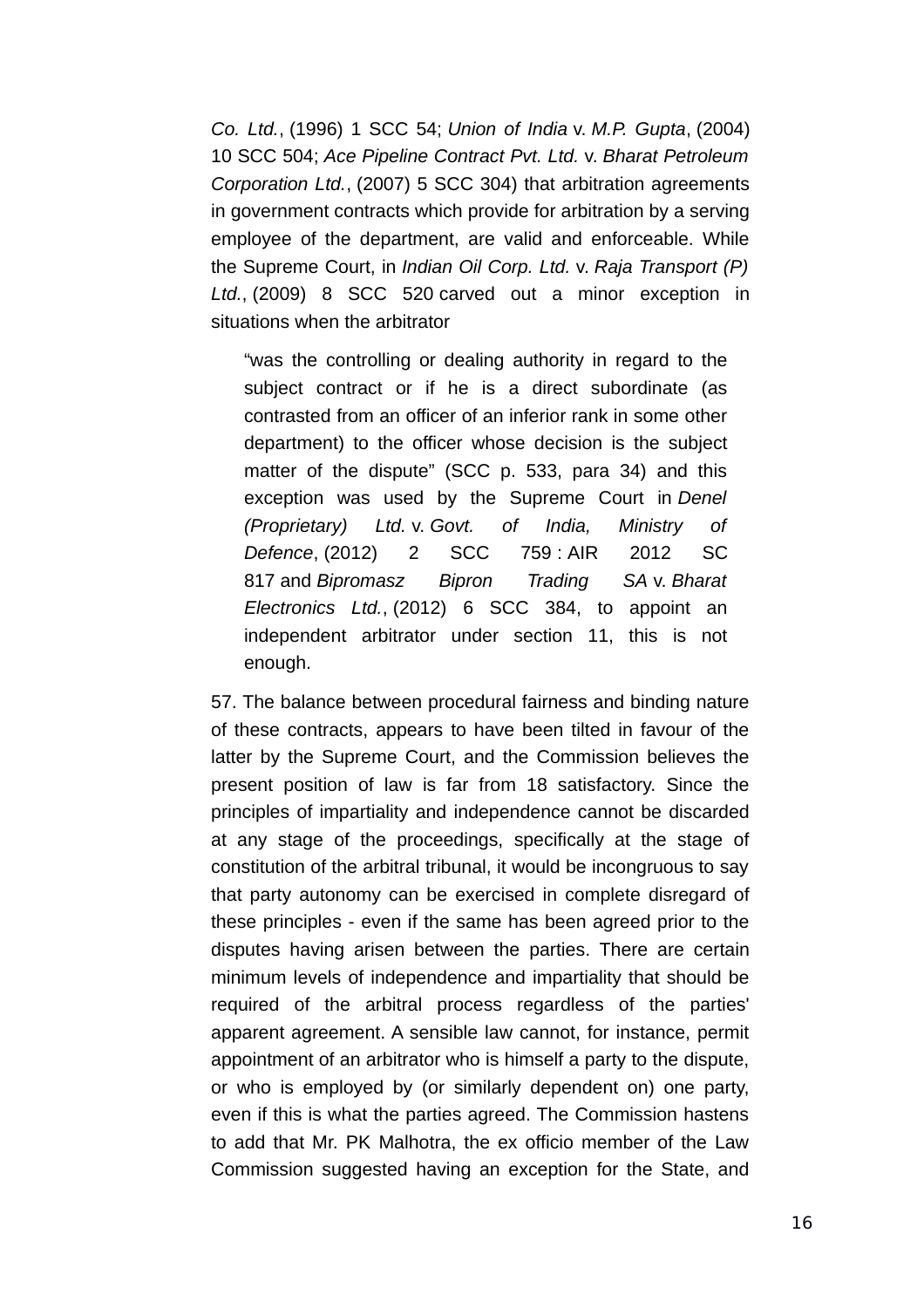allow State parties to appoint employee arbitrators. The Commission is of the opinion that, on this issue, there cannot be any distinction between State and non-State parties. The concept of party autonomy cannot be stretched to a point where it negates the very basis of having impartial and independent adjudicators for resolution of disputes. In fact, when the party appointing an adjudicator is the State, the duty to appoint an impartial and independent adjudicator is that much more onerous - and the right to natural justice cannot be said to have been waived only on the basis of a "prior" agreement between the parties at the time of the contract and before arising of the disputes.

58. Large-scale amendments have been suggested to address this fundamental issue of neutrality of arbitrators, which the Commission believes is critical to the functioning of the arbitration process in India. In particular, amendments have been proposed to sections 11, 12 and 14 of the Act.

59. The Commission has proposed the requirement of having specific disclosures by the arbitrator, at the stage of his \*possible\* appointment, regarding existence of any relationship or interest of any kind which is likely to give rise to justifiable doubts. The Commission has proposed the incorporation of the Fourth Schedule, which has drawn from the red and orange lists of the IBA Guidelines on Conflicts of Interest in International Arbitration, and which would be treated as a "guide" to determine whether circumstances exist which give rise to such justifiable doubts. On the other hand, in terms of the proposed section 12(5) of the Act and the Fifth Schedule which incorporates the categories from the red list of the IBA Guidelines (as above), the person proposed to be appointed as an arbitrator shall be \*ineligible\* to be so appointed, notwithstanding any prior agreement to the contrary. In the event such an ineligible person is purported to be appointed as an arbitrator, he shall be de jure deemed to be unable to perform his functions, in terms of the proposed explanation to section 14. Therefore, while the \*disclosure\* is required with respect to a broader list of categories (as set out in the Fourth Schedule, and as based on the Red and Orange lists of the IBA Guidelines), the \*ineligibility\*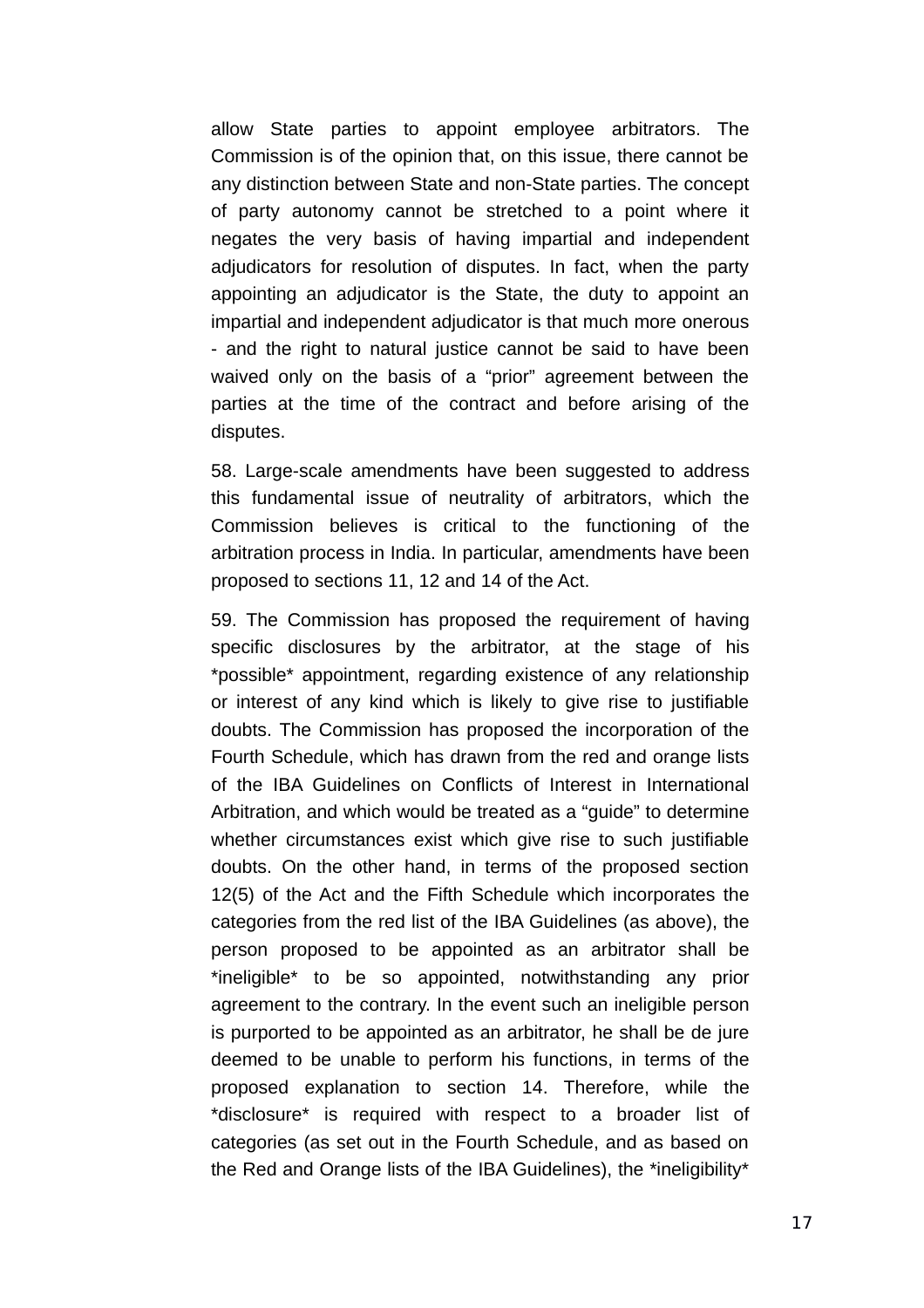to be appointed as an arbitrator (and the consequent de jure inability to so act) follows from a smaller and more serious subset of situations (as set out in the Fifth Schedule, and as based on the Red list of the IBA Guidelines).

60. The Commission, however, feels that \*real\* and \*genuine\* party autonomy must be respected, and, in certain situations, parties should be allowed to waive even the categories of ineligibility as set in the proposed Fifth Schedule. This could be in situations of family arbitrations or other arbitrations where a person commands the blind faith and trust of the parties to the dispute, despite the existence of objective "justifiable doubts" regarding his independence and impartiality. To deal with such situations, the Commission has proposed the proviso to section 12(5), where parties may, subsequent to disputes having arisen between them, waive the applicability of the proposed section 12(5) by an express agreement in writing. In all other cases, the general rule in the proposed section 12(5) must be followed. In the event the High Court is approached in connection with appointment of an arbitrator, the Commission has proposed seeking the disclosure in terms of section 12(1) and in which context the High Court or the designate is to have "due regard" to the contents of such disclosure in appointing the arbitrator."

## (emphasis supplied)

17. We may put a note of clarification here. Though, the Law Commission discussed the aforesaid aspect under the heading "Neutrality of Arbitrators", the focus of discussion was on impartiality and independence of the arbitrators which has relation to or bias towards one of the parties. In the field of international arbitration, neutrality is generally related to the nationality of the arbitrator. In international sphere, the "appearance of neutrality" is considered equally important, which means that an arbitrator is neutral if his nationality is different from that of the parties. However, that is not the aspect which is being considered and the term "neutrality" used is relatable to impartiality and independence of the arbitrators, without any bias towards any of the parties. In fact, the term "neutrality of arbitrators" is commonly used in this context as well.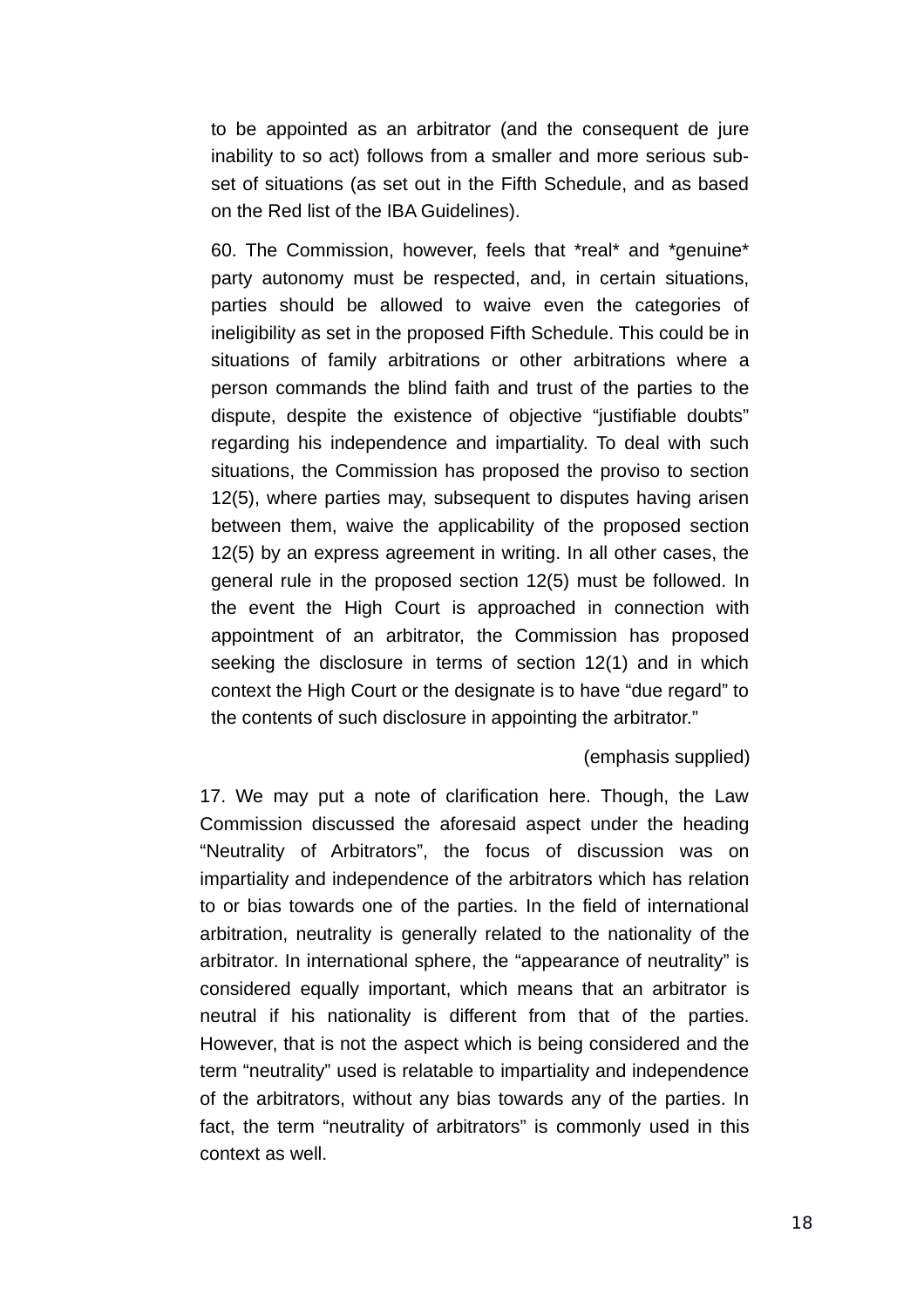18. Keeping in mind the aforequoted recommendation of the Law Commission, with which spirit, Section 12 has been amended by the Amendment Act, 2015, it is manifest that the main purpose for amending the provision was to provide for neutrality of arbitrators. In order to achieve this, sub-section (5) of Section 12 lays down that notwithstanding any prior agreement to the contrary, any person whose relationship with the parties or counsel or the subject matter of the dispute falls under any of the categories specified in the Seventh Schedule, he shall be ineligible to be appointed as an arbitrator. In such an eventuality i.e. when the arbitration clause finds foul with the amended provisions extracted above, the appointment of an arbitrator would be beyond pale of the arbitration agreement, empowering the court to appoint such arbitrator(s) as may be permissible. That would be the effect of non obstante clause contained in sub-section (5) of Section 12 and the other party cannot insist on appointment of the arbitrator in terms of arbitration agreement."

**15.** In the case of *Bharat Broadband Network Limited* (Supra), it is observed that Sub-section (5) of Section 12 read with Seventh Schedule made it clear that if the arbitrator falls in any one of the categories specified in the Seventh Schedule, he becomes 'ineligible' to act as an arbitrator. It is further observed that once he becomes 'ineligible', it is clear that he then become dejure unable to perform his functions inasmuch as in law, he is regarded as 'ineligible'. It further is observed in the said decision that where a person becomes ineligible to be appointed as an arbitrator there is no question of challenge to such arbitrator before such arbitrator in such a case i.e. a case which falls under Section 14(1)(a) of the Act gets attracted inasmuch as the arbitrator becomes, as a matter of law (i.e., de jure), unable to perform his functions under Section 12(5), being ineligible to be appointed as an arbitrator and this being so, his mandate automatically terminates, and he shall then be substituted by another arbitrator."

8.1 In the aforesaid decision, this Court also negatived the submission that as the contractor participated in the arbitration proceedings before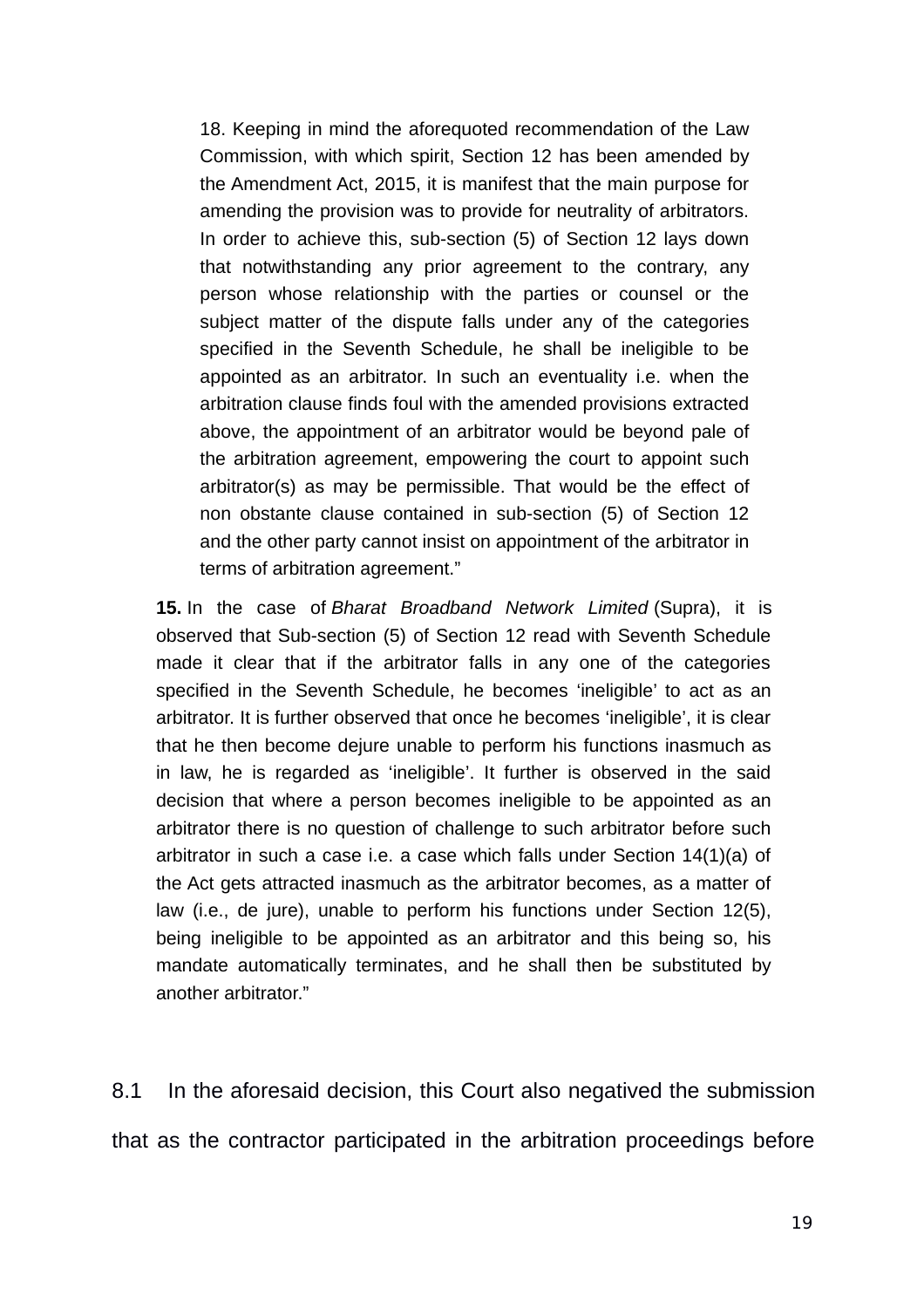the arbitrator therefore subsequently, he ought not to have approached the High Court for appointment of a fresh arbitrator under Section 11 of the Arbitration Act, 1996. After referring to the decision of this Court in the case of Bharat Broadband Network Limited v. United Telecoms Limited, *reported in (2019) 5 SCC 755*, it is observed and held in paragraph 20 as under:

**"20.** Now so far as the submission on behalf of the petitioners that the respondents participated in the arbitration proceedings before the sole arbitrator - Chairman and therefore he ought not to have approached the High Court for appointment of arbitrator under Section 11 is concerned, the same has also no substance. As held by this Court in the case of Bharat Broadband Network Limited (Supra) there must be an 'express agreement' in writing to satisfy the requirements of Section 12(5) proviso. In paragraphs 15 & 20 it is observed and held as under:

"15. Section 12(5), on the other hand, is a new provision which relates to the de jure inability of an arbitrator to act as such. Under this provision, any prior agreement to the contrary is wiped out by the non-obstante clause in Section 12(5) the moment any person whose relationship with the parties or the counsel or the subject matter of the dispute falls under the Seventh Schedule. The sub-section then declares that such person shall be "ineligible" to be appointed as arbitrator. The only way in which this ineligibility can be removed is by the proviso, which again is a special provision which states that parties may, subsequent to disputes having arisen between them, waive the applicability of Section 12(5) by an express agreement in writing. What is clear, therefore, is that where, under any agreement between the parties, a person falls within any of the categories set out in the Seventh Schedule, he is, as a matter of law, ineligible to be appointed as an arbitrator. The only way in which this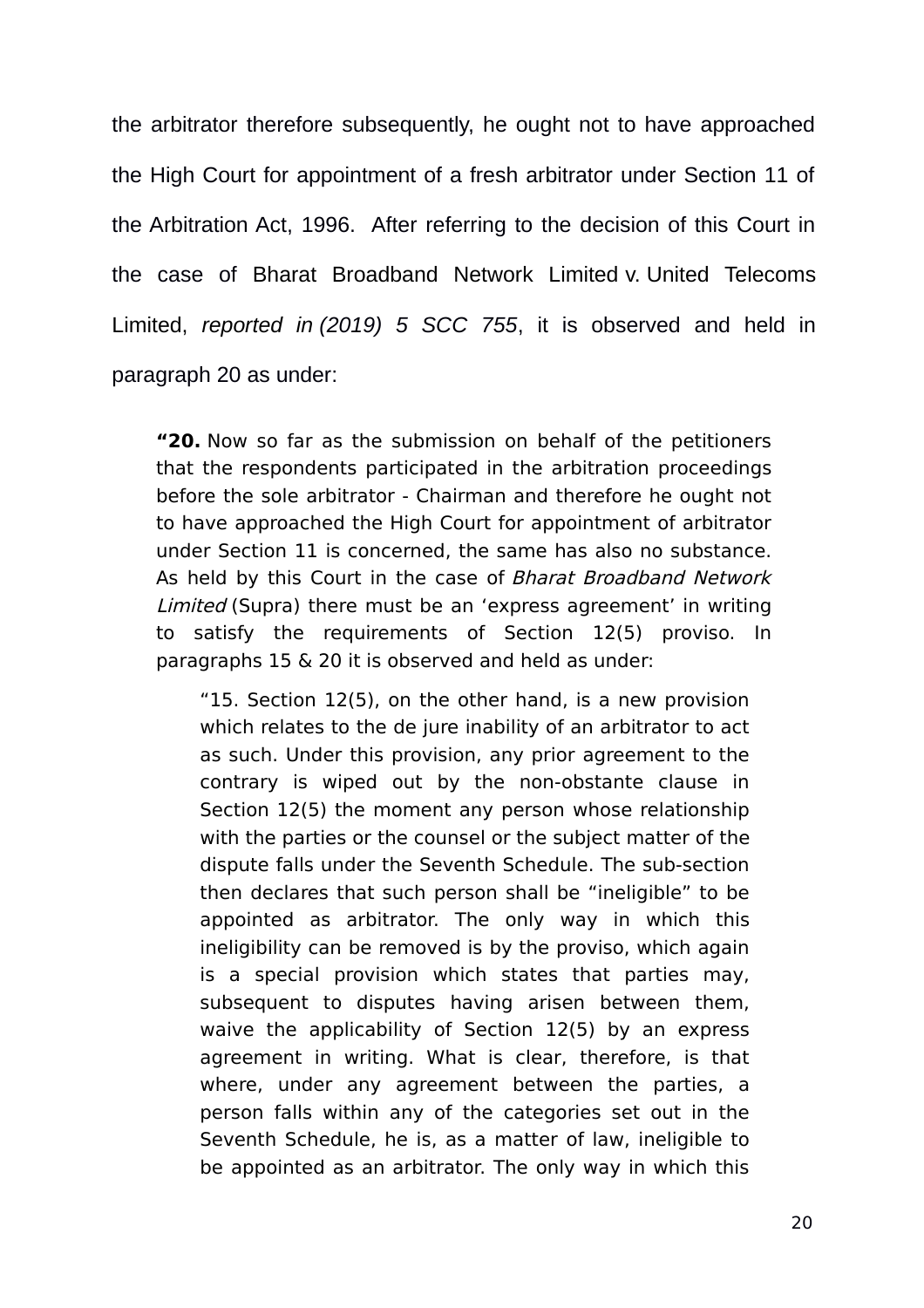ineligibility can be removed, again, in law, is that parties may after disputes have arisen between them, waive the applicability of this sub-section by an "express agreement in writing". Obviously, the "express agreement in writing" has reference to a person who is interdicted by the Seventh Schedule, but who is stated by parties (after the disputes have arisen between them) to be a person in whom they have faith notwithstanding the fact that such person is interdicted by the Seventh Schedule.

## xxx xxx xxx

20. This then brings us to the applicability of the proviso to Section 12(5) on the facts of this case. Unlike Section 4 of the Act which deals with deemed waiver of the right to object by conduct, the proviso to Section 12(5) will only apply if subsequent to disputes having arisen between the parties, the parties waive the applicability of sub-section (5) of Section 12 by an express agreement in writing. For this reason, the argument based on the analogy of Section 7 of the Act must also be rejected. Section 7 deals with arbitration agreements that must be in writing, and then explains that such agreements may be contained in documents which provide a record of such agreements. On the other hand, Section 12(5) refers to an "express agreement in writing". The expression "express agreement in writing" refers to an agreement made in words as opposed to an agreement which is to be inferred by conduct. Here, Section 9 of the Indian Contract Act, 1872 becomes important. It states:

"9. Promises, express and implied.—In so far as a proposal or acceptance of any promise is made in words, the promise is said to be express. In so far as such proposal or acceptance is made otherwise than in words, the promise is said to be implied." It is thus necessary that there be an "express" agreement in writing.

This agreement must be an agreement by which both parties, with full knowledge of the fact that Shri Khan is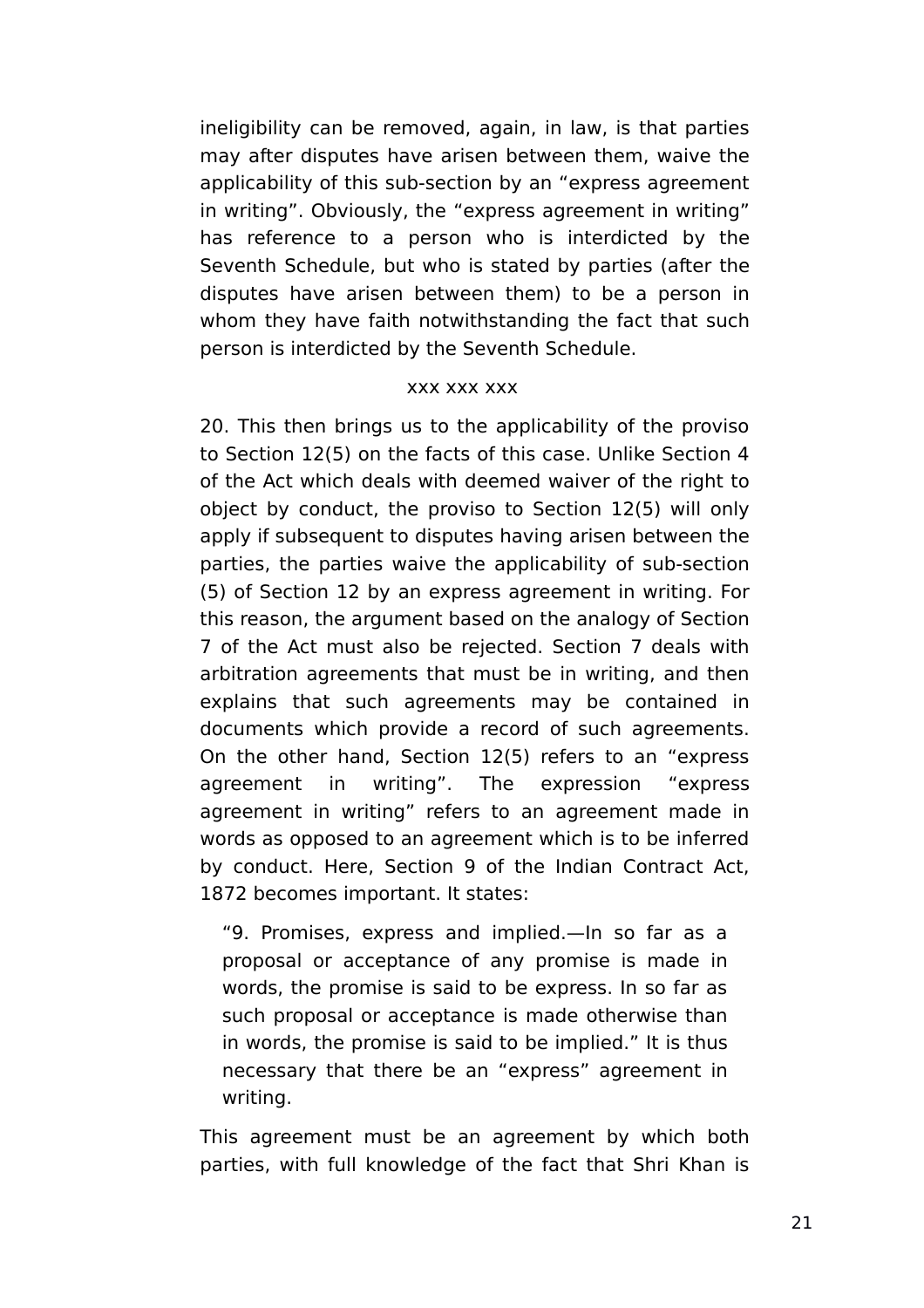ineligible to be appointed as an arbitrator, still go ahead and say that they have full faith and confidence in him to continue as such. The facts of the present case disclose no such express agreement. The appointment letter which is relied upon by the High Court as indicating an express agreement on the facts of the case is dated 17.01.2017. On this date, the Managing Director of the appellant was certainly not aware that Shri Khan could not be appointed by him as Section 12(5) read with the Seventh Schedule only went to the invalidity of the appointment of the Managing Director himself as an arbitrator. Shri Khan's invalid appointment only became clear after the declaration of the law by the Supreme Court in TRF Ltd. (supra) which, as we have seen hereinabove, was only on 03.07.2017. After this date, far from there being an express agreement between the parties as to the validity of Shri Khan's appointment, the appellant filed an application on 07.10.2017 before the sole arbitrator, bringing the arbitrator's attention to the judgment in TRF Ltd. (supra) and asking him to declare that he has become de jure incapable of acting as an arbitrator. Equally, the fact that a statement of claim may have been filed before the arbitrator, would not mean that there is an express agreement in words which would make it clear that both parties wish Shri Khan to continue as arbitrator despite being ineligible to act as such. This being the case, the impugned judgment is not correct when it applies Section 4, Section 7, Section 12(4), Section 13(2), and Section 16(2) of the Act to the facts of the present case, and goes on to state that the appellant cannot be allowed to raise the issue of eligibility of an arbitrator, having itself appointed the arbitrator. The judgment under appeal is also in correct in stating that there is an express waiver in writing from the fact that an appointment letter has been issued by the appellant, and a statement of claim has been filed by the respondent before the arbitrator. The moment the appellant came to know that Shri Khan's appointment itself would be invalid, it filed an application before the sole arbitrator for termination of his mandate."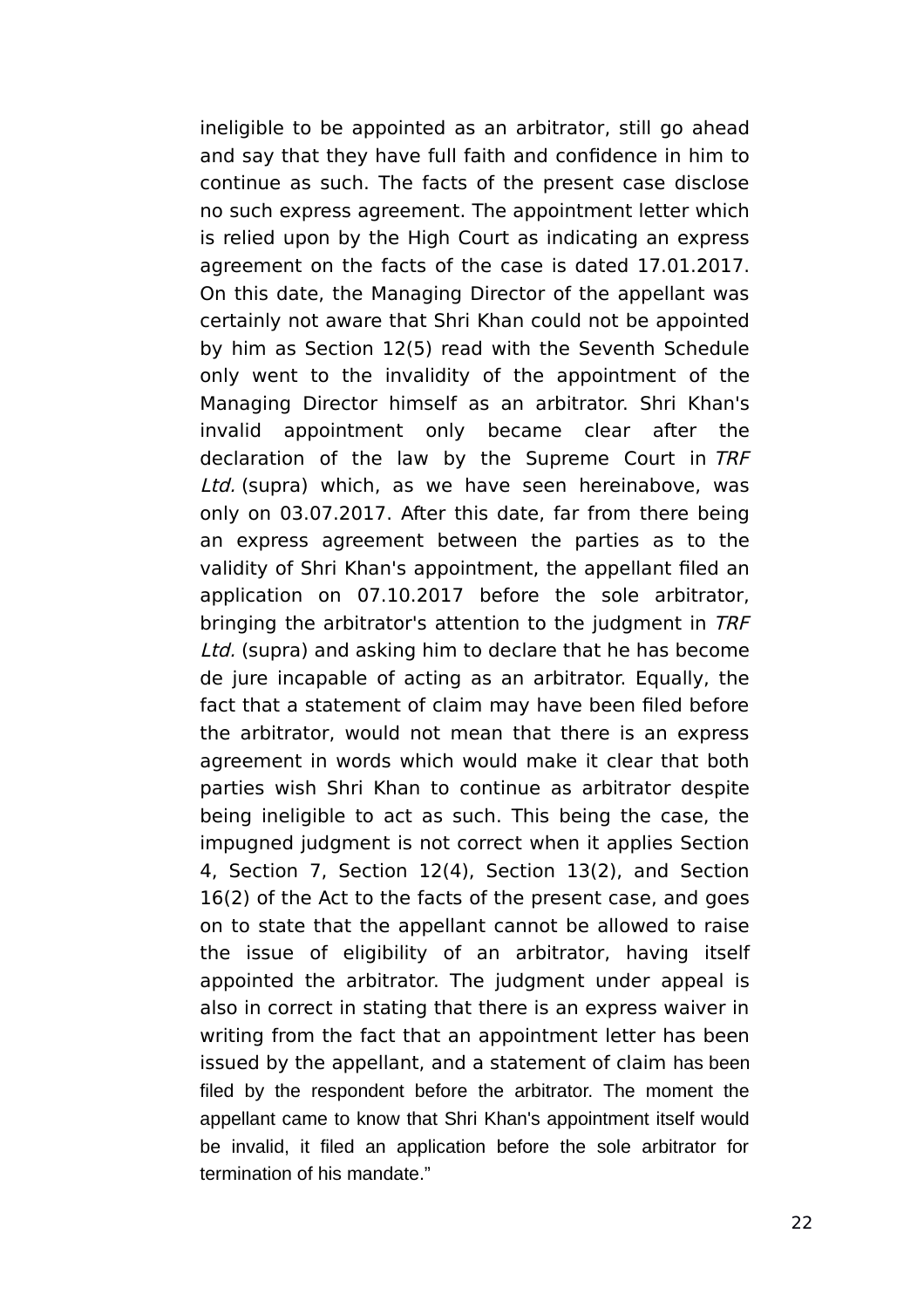9. In view of the above and for the reasons stated hereinabove, the impugned judgment and order passed by the High Court is contrary to the law laid down by this Court in the cases of *TRF (supra), Bharat Broadband Network Limited (supra)* and the recent decision of this Court in the case of *Jaipur Zila Dugdh Utpadak Sahkari Sangh Limited (supra)*. It is held that the earlier Arbitral Tribunal – Stationery Purchase Committee comprising of Additional Secretary, Department of Revenue as President and (i) Deputy Secretary, Department of Revenue, (ii) Deputy Secretary, General Administration Department, (iii) Deputy Secretary, Department of Finance, (iv) Deputy Secretary/Under Secretary, General Administration Department and (v) Senior Deputy Controller of Head Office, Printing as Members, has lost its mandate by operation of law in view of Section 12(5) read with Seventh Schedule and a fresh arbitrator has to be appointed under the provisions of the Arbitration Act, 1996. The impugned judgment and order passed by the High Court is therefore unsustainable and deserves to be quashed and set aside.

10. In view of the above and for the reasons stated above, the present appeal succeeds. The impugned judgment and order passed by the High Court of Madhya Pradesh dated 27.08.2021 passed in AC No.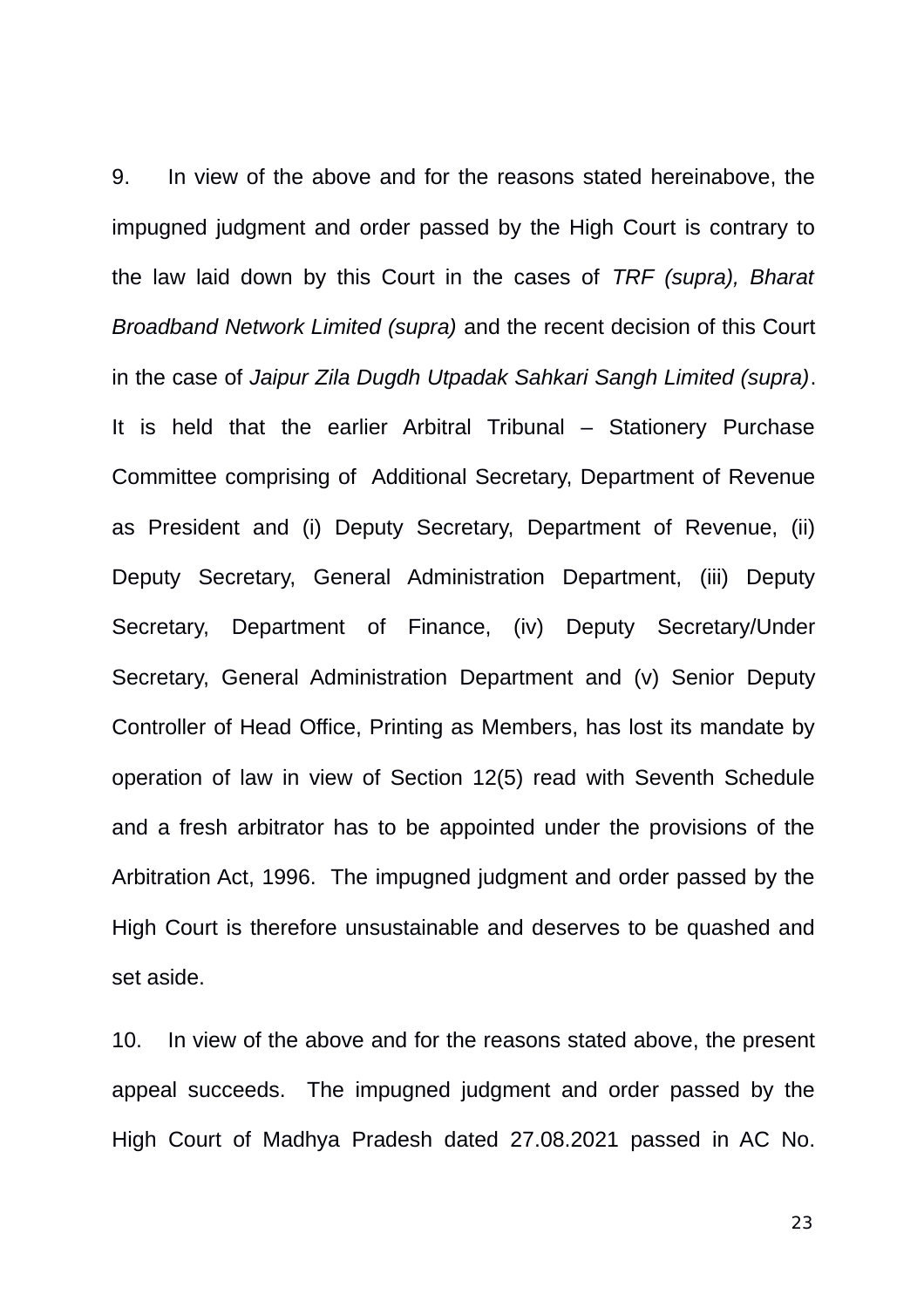100/2019 is hereby quashed and set aside and the application being AC No. 100/2019 filed by the appellant herein before the High Court is hereby allowed. It is declared that the earlier Arbitral Tribunal – Stationery Purchase Committee comprising of Additional Secretary, Department of Revenue as President and (i) Deputy Secretary, Department of Revenue, (ii) Deputy Secretary, General Administration Department, (iii) Deputy Secretary, Department of Finance, (iv) Deputy Secretary/Under Secretary, General Administration Department and (v) Senior Deputy Controller of Head Office, Printing as Members are ineligible to act/continue as arbitrators in view of sub-section (5) of Section 12 read with Seventh Schedule of the Arbitration Act, 1996 and therefore a fresh arbitrator under the provisions of the Arbitration Act, 1996 is to be appointed to adjudicate upon and resolve the dispute between the parties.

11. Instead of remanding the matter to the High Court to name the arbitrator, we appoint Justice Abhay Manohar Sapre, a former Judge of this Court to act as an arbitrator to adjudicate upon/resolve the dispute between the parties. We hope and trust that the learned arbitrator shall conclude the arbitration proceedings and declare the award at the earliest considering the fact that the dispute between the parties is pending since the year 2000. Both the parties shall appear before the